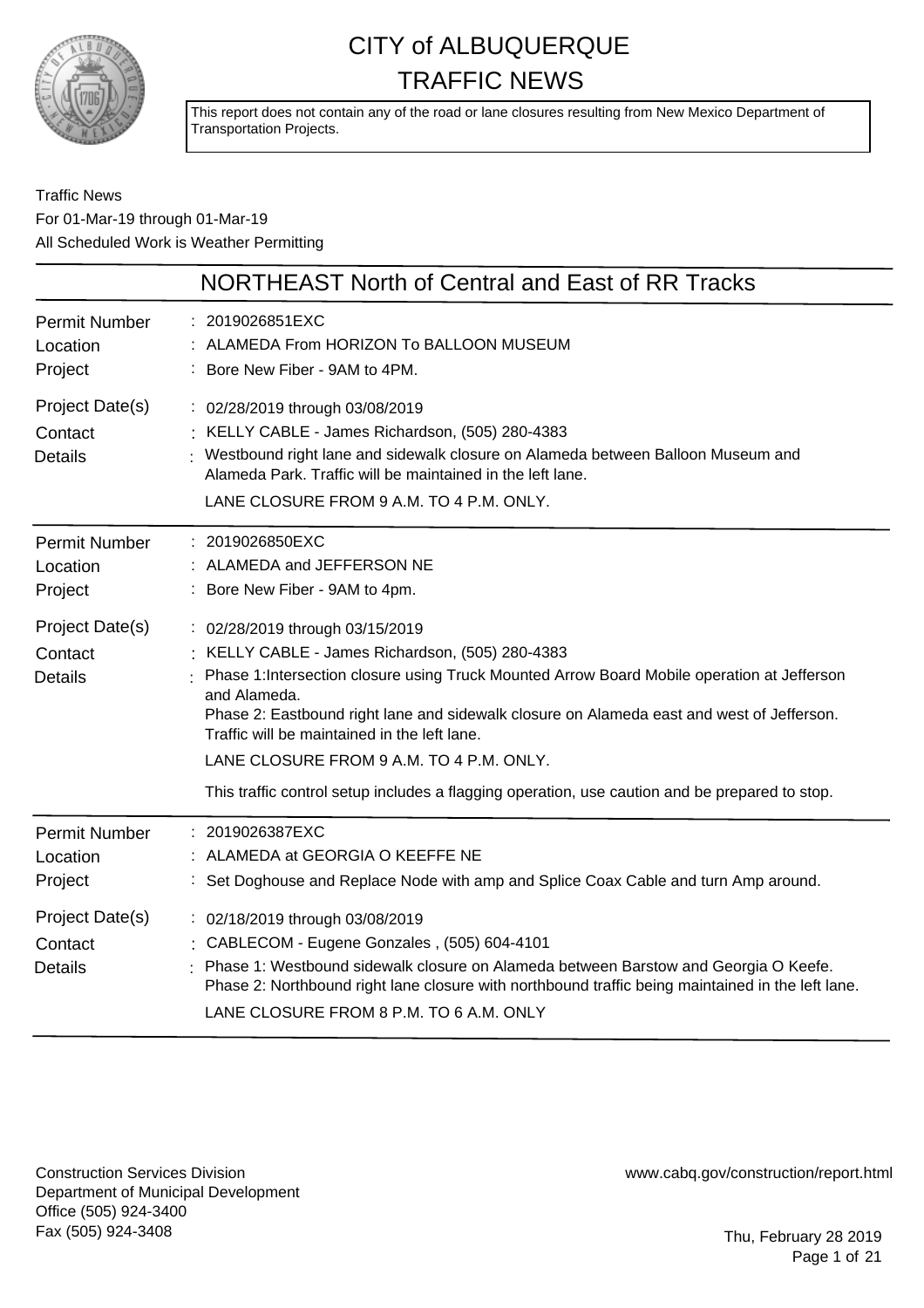

This report does not contain any of the road or lane closures resulting from New Mexico Department of Transportation Projects.

### Traffic News For 01-Mar-19 through 01-Mar-19 All Scheduled Work is Weather Permitting

|                                              | NORTHEAST North of Central and East of RR Tracks                                                                                                                                                                                                                                                                                                                                                                                                           |
|----------------------------------------------|------------------------------------------------------------------------------------------------------------------------------------------------------------------------------------------------------------------------------------------------------------------------------------------------------------------------------------------------------------------------------------------------------------------------------------------------------------|
| <b>Permit Number</b><br>Location<br>Project  | : 2019026852EXC<br>BARSTOW From PASEO DEL NORTE To WILSHIRE<br>: BORE PLACEMENT OF HDPE PIPE.                                                                                                                                                                                                                                                                                                                                                              |
| Project Date(s)<br>Contact<br><b>Details</b> | : 02/28/2019 through 03/13/2019<br>: VOLT INC- Danny Padilla, (505) 573-4954<br>: Phase 1: Northbound right lane, bike lane and sidewalk closure on Barstow between Paseo Del<br>Norte and Wilshire. Traffic will be maintained in the left lane.<br>Phase 2: Westbound parking lane and sidewalk closure on Wilshire between Barstow and<br>Wyoming.<br>Work Zone length not to exceed 1600' increment.<br>LANE CLOSURE FROM 9 A.M. TO 4 P.M. ONLY.       |
| <b>Permit Number</b><br>Location<br>Project  | : 2019026877SU<br>: BRENTWOOD HILLS From OTHELLO To CHELWOOD PARK<br>Replace 2 manholes rings and covers pour concrete collars.                                                                                                                                                                                                                                                                                                                            |
| Project Date(s)<br>Contact<br>Details        | : 02/26/2019 through 03/05/2019<br>: ABCWUA- Felimon Martinez, (505) 977-1265<br>Closure at the intersection for Brentwood Hills and MacBeth Ct. and Brentwood Hills and<br>Cleopatra.<br>Both closures have a football setup on Brentwood Hills with traffic being maintained on outside<br>lanes.<br>LANE CLOSURE FROM 9:00 AM to 4:00 PM ONLY<br>Emergency utility work. Various lanes closed and potential sidewalk closures. Seek alternate<br>route. |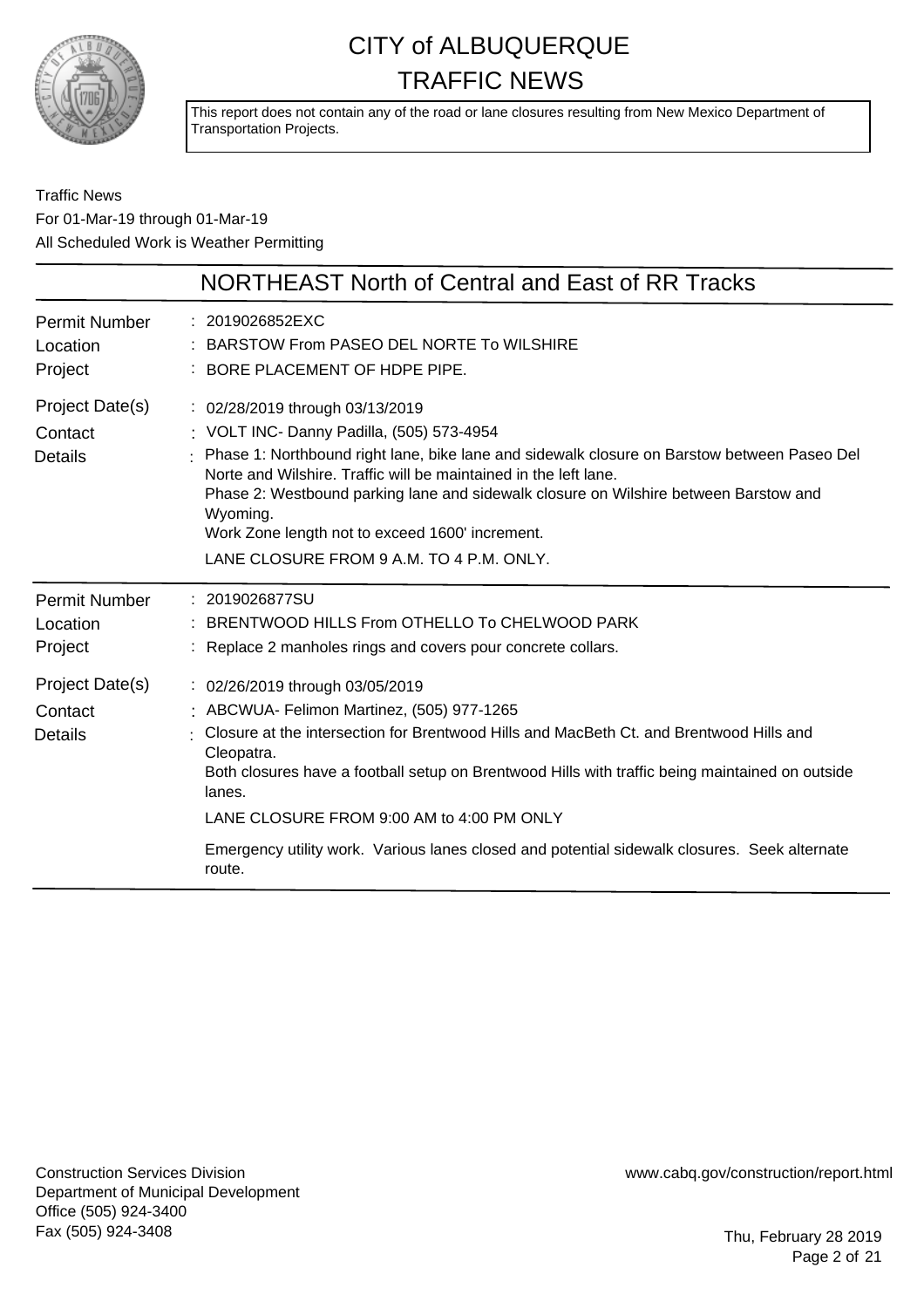

This report does not contain any of the road or lane closures resulting from New Mexico Department of Transportation Projects.

### Traffic News For 01-Mar-19 through 01-Mar-19 All Scheduled Work is Weather Permitting

|                                              | NORTHEAST North of Central and East of RR Tracks                                                                                                                                                                                                                                                                                                                                                                                                                       |
|----------------------------------------------|------------------------------------------------------------------------------------------------------------------------------------------------------------------------------------------------------------------------------------------------------------------------------------------------------------------------------------------------------------------------------------------------------------------------------------------------------------------------|
| <b>Permit Number</b><br>Location<br>Project  | : 2019026828EXC<br>CAMPUS From MONTE VISTA To VASSAR<br><b>Directional Bore</b>                                                                                                                                                                                                                                                                                                                                                                                        |
| Project Date(s)<br>Contact<br><b>Details</b> | : 02/25/2019 through 03/08/2019<br>: ADB COMPANIES - Bryce Basista, (314) 562-3579<br>: Phase I: Westbound partial thru lane, bike lane, and sidewalk closure on Campus Blvd between<br>Monte Vista Blvd and Vassar Dr.<br>Phase II: Northbound parking lane and sidewalk closure on Vassar Dr. between Campus Blvd<br>and Lomas Blvd.<br>Phase III: Eastbound right lane and sidewalk closure on Lomas Blvd at Vassar Dr.<br>LANE CLOSURE FROM 7 A.M. to 10 P.M. ONLY |
| <b>Permit Number</b><br>Location<br>Project  | : 2019026891EXC<br>3655 CARLISLE BLVD NE<br>EMERGENCY MAIN LEAK REPAIR.                                                                                                                                                                                                                                                                                                                                                                                                |
| Project Date(s)<br>Contact<br><b>Details</b> | : 02/23/2019 through 03/02/2019<br>: ABCWUA - Jerry Sanchez, (505) 289-3585<br>: Southbound right lane, and center lane closure on Carlisle between Mescalero and Cherokee.<br>Traffic will be maintained in the left lane.<br>Construction permitted between 6AM and 10PM. Closures are continuous until construction is<br>complete<br>Emergency utility work. Various lanes closed and potential sidewalk closures. Seek alternate<br>route.                        |
| <b>Permit Number</b><br>Location<br>Project  | : 2019026260EXC<br>: 4301 CENTRAL AVE NE<br>: Stucco on Building.                                                                                                                                                                                                                                                                                                                                                                                                      |
| Project Date(s)<br>Contact<br><b>Details</b> | : 01/21/2019 through 05/01/2019<br>: HB CONSTRUCTION- Jared Tabbert, (505) 205-6778<br>Eastbound sidewalk closure on Copper between Graceland and Washington.<br>Construction permitted between 6AM and 10PM. Closures are continuous until construction is<br>complete                                                                                                                                                                                                |

Construction Services Division Department of Municipal Development Office (505) 924-3400 Fax (505) 924-3408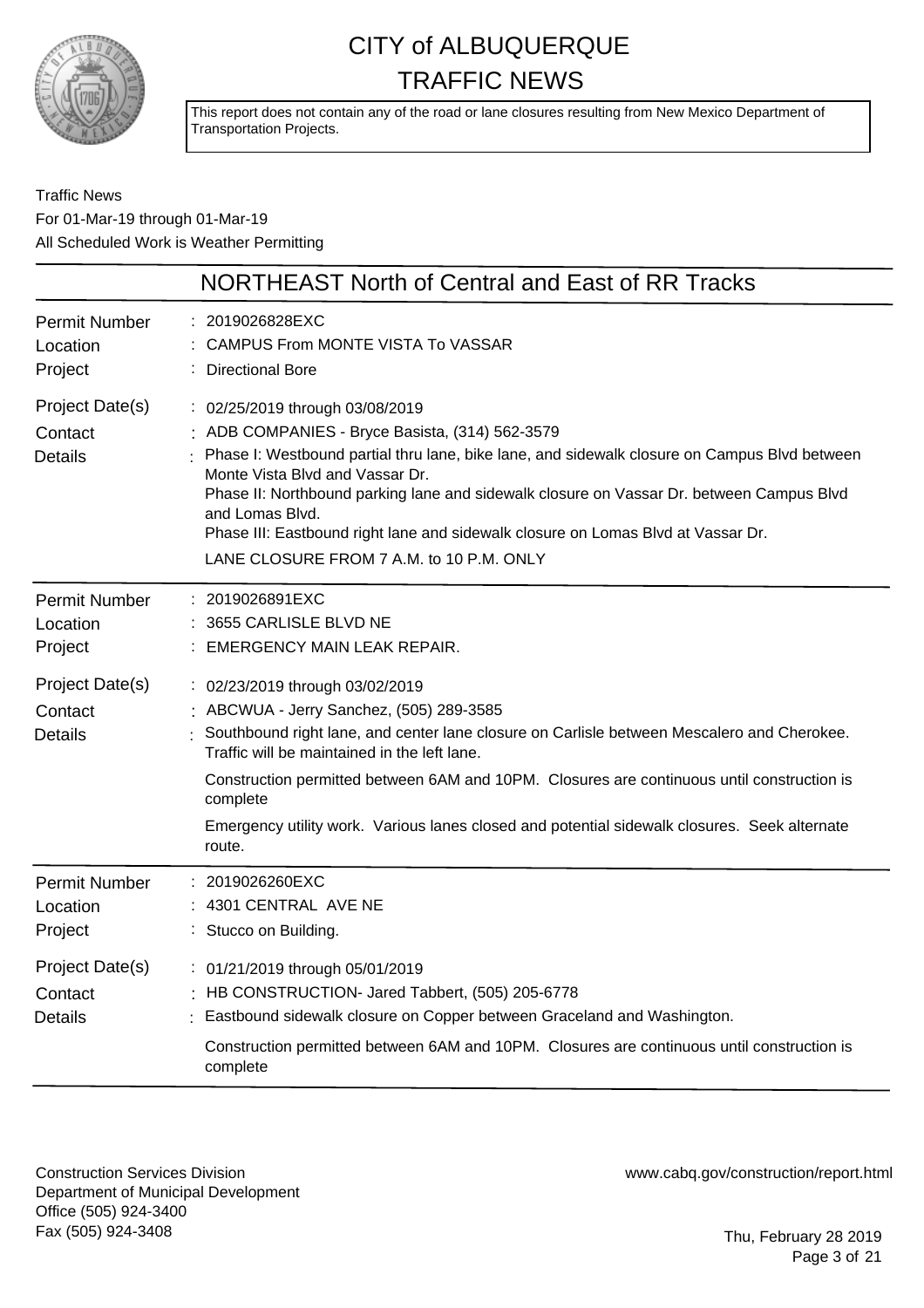

This report does not contain any of the road or lane closures resulting from New Mexico Department of Transportation Projects.

### Traffic News For 01-Mar-19 through 01-Mar-19 All Scheduled Work is Weather Permitting

|                                              | NORTHEAST North of Central and East of RR Tracks                                                                                                                                                                                                                                                                                                                                                                                                                                                                      |
|----------------------------------------------|-----------------------------------------------------------------------------------------------------------------------------------------------------------------------------------------------------------------------------------------------------------------------------------------------------------------------------------------------------------------------------------------------------------------------------------------------------------------------------------------------------------------------|
| Permit Number<br>Location<br>Project         | : 2019026833EXC<br>13031 CENTRAL NE<br>: Bore New Fiber to Address - 9AM to 4PM.                                                                                                                                                                                                                                                                                                                                                                                                                                      |
| Project Date(s)<br>Contact<br><b>Details</b> | : 02/27/2019 through 03/12/2019<br>: KELLY CABLE - James Richardson, (505) 280-4383<br>: Westbound right lane and sidewalk closure on Central west of Tramway. Traffic will be<br>maintained in the center and left lanes.<br>LANE CLOSURE FROM 9 A.M. TO 4 P.M. ONLY.                                                                                                                                                                                                                                                |
| Permit Number<br>Location<br>Project         | : 2019026690EXC<br>: CHELWOOD PARK at TOWNER To NE<br>: Boring in fiber across Chelwood Park.                                                                                                                                                                                                                                                                                                                                                                                                                         |
| Project Date(s)<br>Contact<br><b>Details</b> | : 02/25/2019 through 03/01/2019<br>: KELLY CABLE- Perri Sanchez, (505) 343-1144<br>Phase 1: Northbound total closure with northbound traffic being maintained in the center of the<br>road on Chelwood Park north of Towner.<br>Westbound parking lane and sidewalk closure on Towner east of Chelwood Park.<br>Phase 2:Southbound bike lane and parking lane closure on Chelwood Park at its intersection<br>with Towner.<br>Closure per phase will not be simultaneous.<br>LANE CLOSURE FROM 9 A.M. TO 4 P.M. ONLY. |
| Permit Number<br>Location<br>Project         | : 2019026978EXC<br><b>COMANCHE From MOSSMAN To COMANCHE</b><br>: EMERGENCY Main Leak.                                                                                                                                                                                                                                                                                                                                                                                                                                 |
| Project Date(s)<br>Contact<br><b>Details</b> | : 02/26/2019 through 03/05/2019<br>: ABCWUA - Ron Vigil, (505) 289-3583<br>: Westbound left lane closures on Comanche at its intersection with Mossman.<br>Construction permitted between 6AM and 10PM. Closures are continuous until construction is<br>complete<br>Emergency utility work. Various lanes closed and potential sidewalk closures. Seek alternate<br>route.                                                                                                                                           |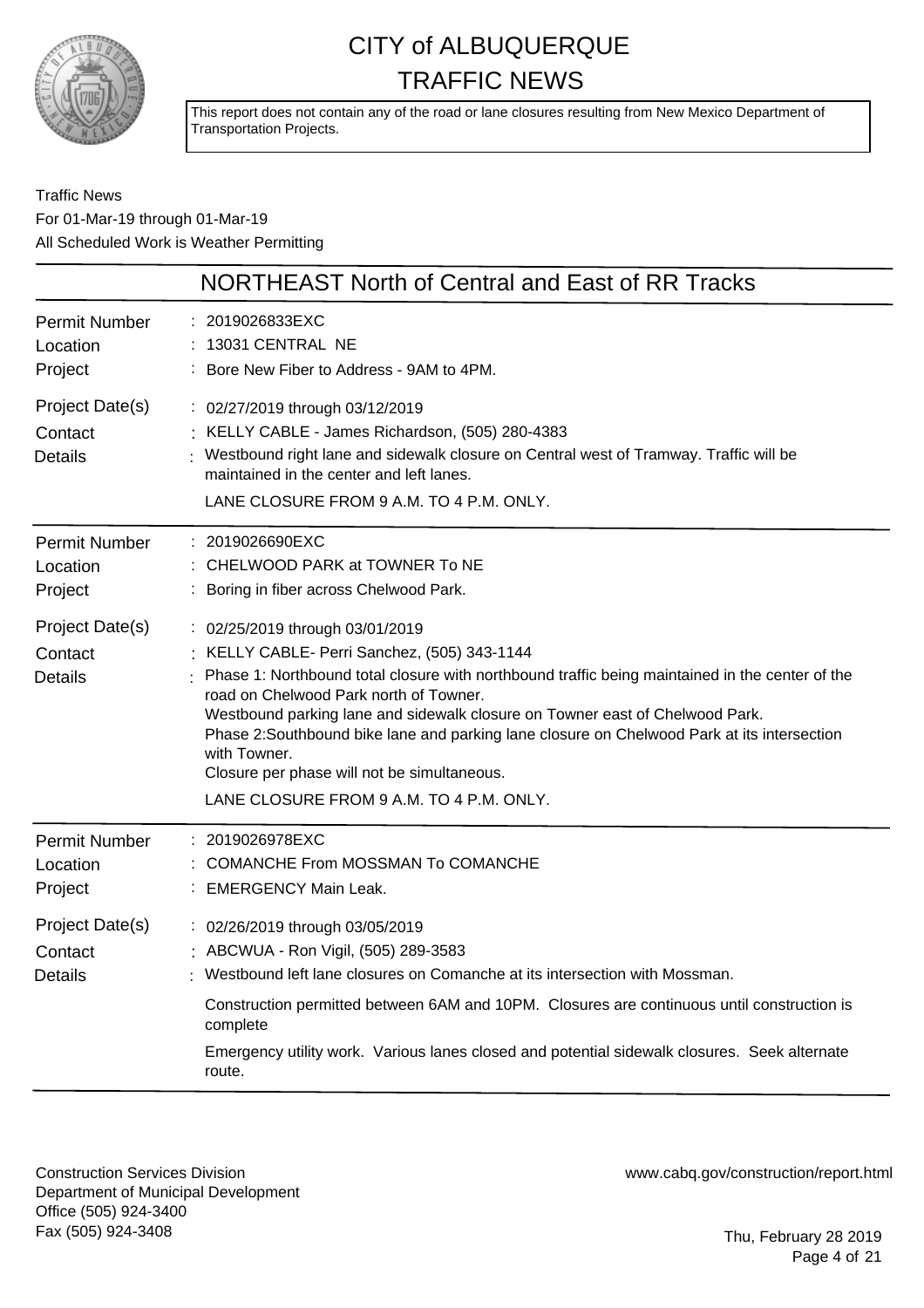

This report does not contain any of the road or lane closures resulting from New Mexico Department of Transportation Projects.

Traffic News For 01-Mar-19 through 01-Mar-19 All Scheduled Work is Weather Permitting

|                                                                                             | NORTHEAST North of Central and East of RR Tracks                                                                                                                                                                                                                                                                                                                                                                                                                                                                                             |
|---------------------------------------------------------------------------------------------|----------------------------------------------------------------------------------------------------------------------------------------------------------------------------------------------------------------------------------------------------------------------------------------------------------------------------------------------------------------------------------------------------------------------------------------------------------------------------------------------------------------------------------------------|
| <b>Permit Number</b><br>Location<br>Project                                                 | : 2019026687EXC<br>COPPER From OAK To COPPER<br>: Gas main replacement.                                                                                                                                                                                                                                                                                                                                                                                                                                                                      |
| Project Date(s)<br>Contact<br><b>Details</b>                                                | : 02/18/2019 through 03/08/2019<br>DUB-L-EE - Joseph Montoya, (505) 918-0041<br>Northbound right lane closure on Oak at its intersection with Copper.<br>Total closure of Copper at its intersection with Oak.<br>LANE CLOSURE FROM 9 A.M. TO 4 P.M. ONLY.<br>Construction permitted between 6AM and 10PM. Closures are continuous until construction is<br>complete<br>Follow detour                                                                                                                                                        |
| <b>Permit Number</b><br>Location<br>Project<br>Project Date(s)<br>Contact<br><b>Details</b> | : 2018025665EXC<br><b>CUTLER From MORNINGSIDE NE</b><br>: Sewer Line and Manhole Installation.<br>: 12/17/2018 through 03/22/2019<br>: RMCI - Oswaldo Marin, (505) 345-0008<br>Phase 1: Total eastbound closure on Cutler west of Morningside. Two way traffic will be<br>maintained by flagging operation.<br>Phase 2: Total eastbound closure on Cutler west of Morningside. Follow Detour.<br>Phase 3: Total westbound closure on Cutler west of Morningside. Follow Detour.<br>LANE CLOSURE FROM 9 A.M. TO 4 P.M. ONLY.<br>Follow detour |
| <b>Permit Number</b><br>Location<br>Project                                                 | 2019026836EXC<br>EDITH From TOWNER To PROSPECT<br>Directional Bore To Install New CATV.                                                                                                                                                                                                                                                                                                                                                                                                                                                      |
| Project Date(s)<br>Contact<br><b>Details</b>                                                | : 02/27/2019 through 03/01/2019<br>M3 COMMUNICATIONS LLC - Roberto Magana, (505) 977-2205<br>Southbound parking lane and sidewalk closure on Edith between Menaul and Prospect.<br>LANE CLOSURE FROM 9 A.M. TO 4 P.M. ONLY.                                                                                                                                                                                                                                                                                                                  |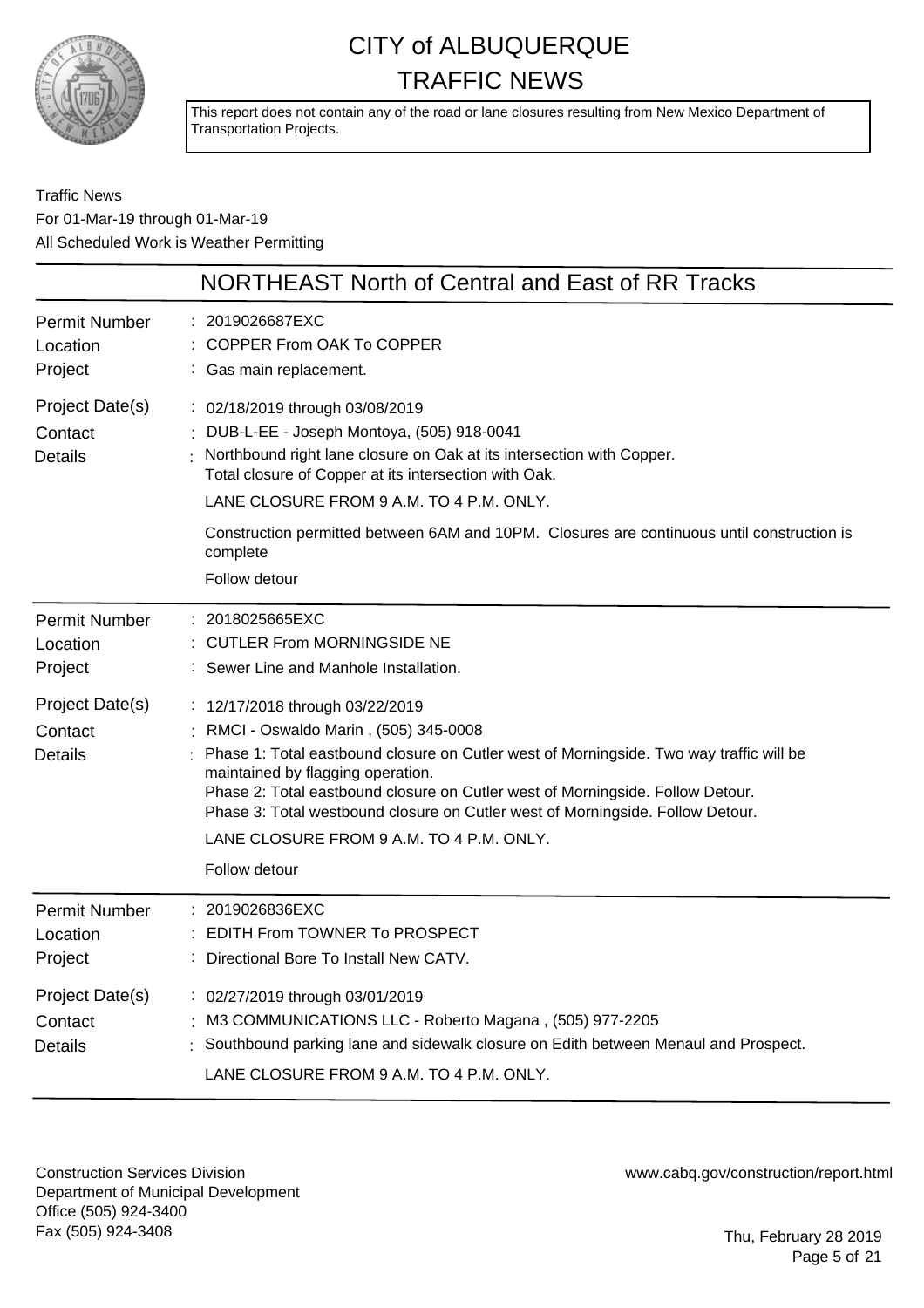

This report does not contain any of the road or lane closures resulting from New Mexico Department of Transportation Projects.

Traffic News For 01-Mar-19 through 01-Mar-19 All Scheduled Work is Weather Permitting

|                                              | NORTHEAST North of Central and East of RR Tracks                                                                                                                                                                                                                                                                                                                                                                                                |
|----------------------------------------------|-------------------------------------------------------------------------------------------------------------------------------------------------------------------------------------------------------------------------------------------------------------------------------------------------------------------------------------------------------------------------------------------------------------------------------------------------|
| <b>Permit Number</b><br>Location<br>Project  | : 2019026901EXC<br>$:$ EDITH From FRUIT To EDITH<br>: Manhole replacement.                                                                                                                                                                                                                                                                                                                                                                      |
| Project Date(s)<br>Contact<br><b>Details</b> | : 02/27/2019 through 03/08/2019<br>: TLC - Angie Gibson, (505) 761-5546                                                                                                                                                                                                                                                                                                                                                                         |
| <b>Permit Number</b><br>Location<br>Project  | : 2019026871EXC<br><b>EUBANK From PITT To EUBANK</b><br>Bore for new PNM power to replace faulted cable.                                                                                                                                                                                                                                                                                                                                        |
| Project Date(s)<br>Contact<br><b>Details</b> | : 02/26/2019 through 03/06/2019<br>: KELLY CABLE - David Sanchez, (505) 239-7626<br>Phase 1: Southbound right lane and sidewalk closure on Eubank from Pitt to Weimer. Traffic will<br>be maintained in the center and left lane.<br>Phase 2: Eastbound right lane and sidewalk closure on Pitt between Eubank and Mary Ellen.<br>Phase 3: Westbound parking lane closure on Weimer west of Eubank.<br>LANE CLOSURE FROM 9 A.M. TO 4 P.M. ONLY. |
| <b>Permit Number</b><br>Location<br>Project  | : 2019026911EXC<br>: 9300 HOLLY AVE NE<br>: PARKING ON SOUTH DIRT SHOULDER.                                                                                                                                                                                                                                                                                                                                                                     |
| Project Date(s)<br>Contact<br><b>Details</b> | : 02/28/2019 through 03/08/2019<br>: NM GAS - Steve Baca, (505) 401-7540<br>: Eastbound shoulder closure on Holly between Copperleaf and Grapeview.<br>LANE CLOSURE FROM 9 A.M. TO 4 P.M. ONLY.                                                                                                                                                                                                                                                 |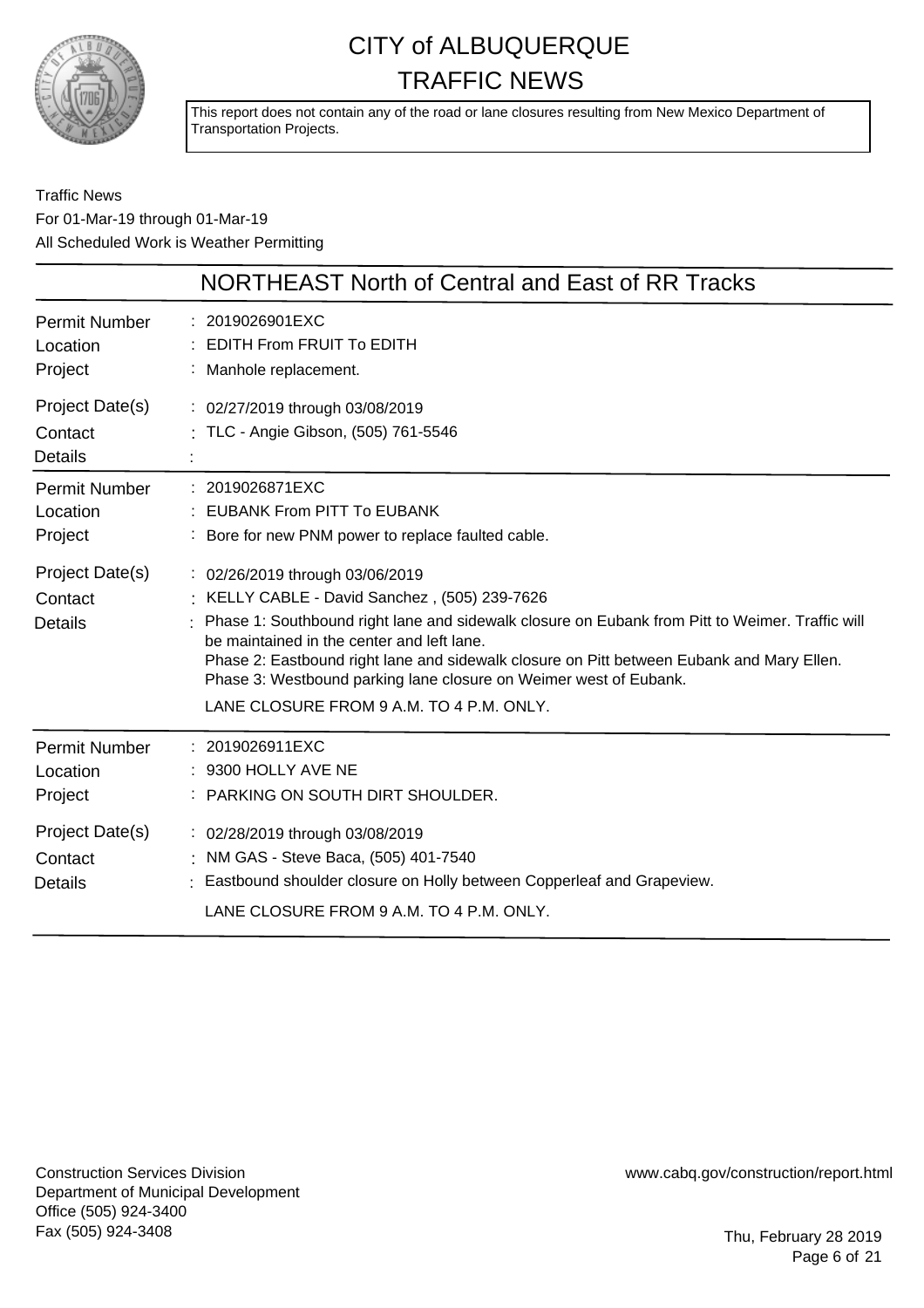

This report does not contain any of the road or lane closures resulting from New Mexico Department of Transportation Projects.

### Traffic News For 01-Mar-19 through 01-Mar-19 All Scheduled Work is Weather Permitting

|                                              | NORTHEAST North of Central and East of RR Tracks                                                                                                                                                                                                                                                                                                                        |
|----------------------------------------------|-------------------------------------------------------------------------------------------------------------------------------------------------------------------------------------------------------------------------------------------------------------------------------------------------------------------------------------------------------------------------|
| <b>Permit Number</b><br>Location<br>Project  | 2019026734EXC<br>1700 INDIAN PLAZA From INDIAN SCHOOL To 1700 INDIAN PLAZA<br>Bore new fiber to address.                                                                                                                                                                                                                                                                |
| Project Date(s)<br>Contact<br><b>Details</b> | : 02/21/2019 through 03/01/2019<br>KELLY CABLE - James Richardson, (505) 280-4383<br>Westbound right lane, bike lane and sidewalk closure on Indian School between Carlisle and<br>Indian Plaza.<br>Northbound right lane and sidewalk closure on Indian Plaza north of Indian School.<br>LANE CLOSURE FROM 9 A.M. TO 4 P.M. ONLY.                                      |
| <b>Permit Number</b><br>Location<br>Project  | : 2019026727EXC<br>7400 INDIAN SCHOOL RD NE<br><b>INSTALL NEW GAS SERVICE.</b>                                                                                                                                                                                                                                                                                          |
| Project Date(s)<br>Contact<br><b>Details</b> | : 02/18/2019 through 03/01/2019<br>NM GAS - Steve Baca, (505) 401-7540<br>Eastbound total closure with eastbound traffic being maintained in the westbound left lane on<br>Indian School between Espanola and Pennsylvania.<br>LANE CLOSURE FROM 9 A.M. TO 4 P.M. ONLY.<br>Emergency utility work. Various lanes closed and potential sidewalk closures. Seek alternate |
|                                              | route.                                                                                                                                                                                                                                                                                                                                                                  |
| <b>Permit Number</b><br>Location<br>Project  | : 2019026909EXC<br>4801 INDIAN SCHOOL RD NE<br>: Installation of 10" Fire Line along Indian School.                                                                                                                                                                                                                                                                     |
| Project Date(s)<br>Contact<br><b>Details</b> | : 02/28/2019 through 03/15/2019<br>: GANDYDANCER- Tania Saucedo, (505) 873-2222<br>Westbound right lane, bike lane and sidewalk closure on Indian School between Quincy and<br>Washington. Traffic will be maintained in the left lane.<br>LANE CLOSURE FROM 9 A.M. TO 4 P.M. ONLY.                                                                                     |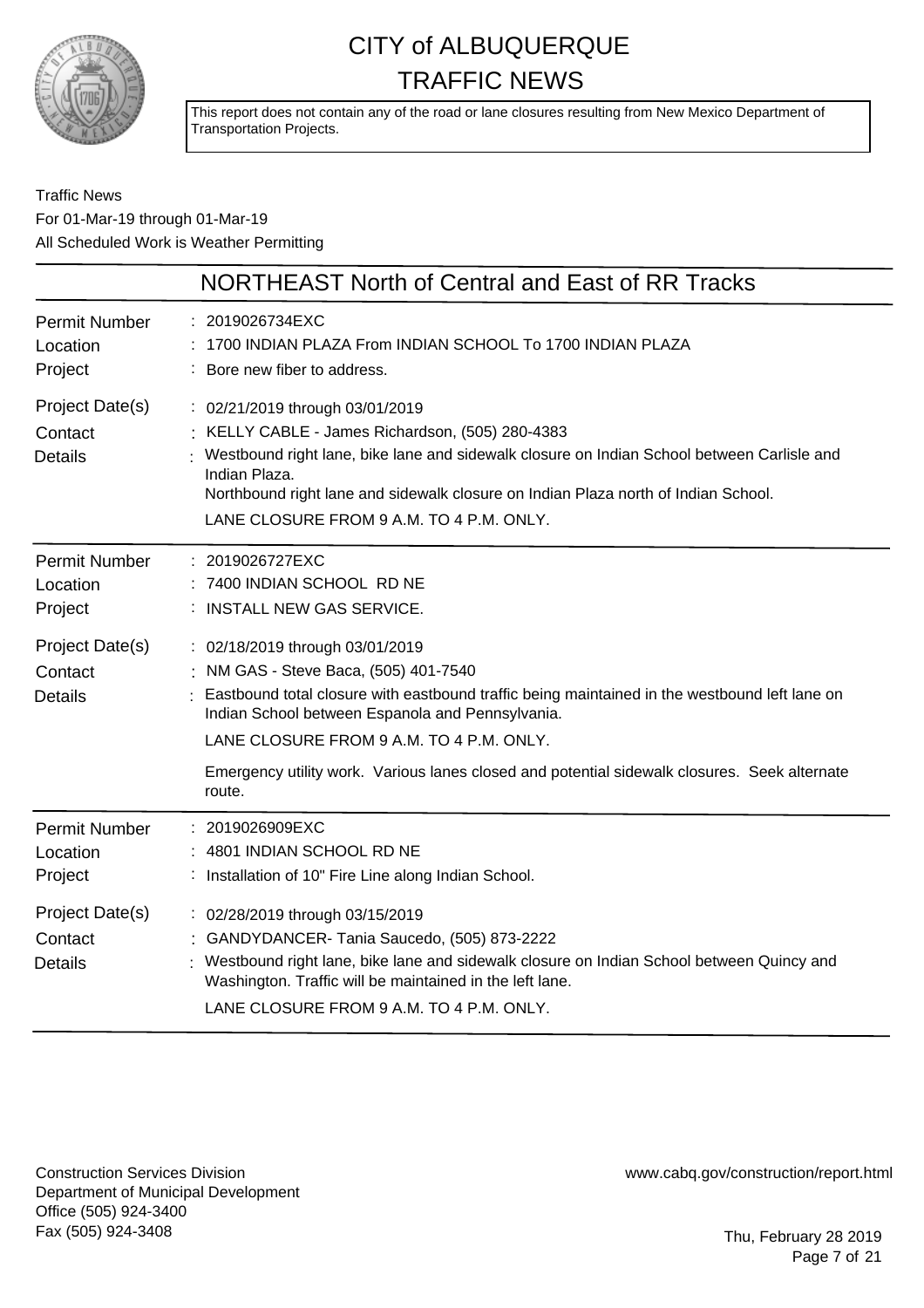

This report does not contain any of the road or lane closures resulting from New Mexico Department of Transportation Projects.

### Traffic News For 01-Mar-19 through 01-Mar-19 All Scheduled Work is Weather Permitting

|                                                                                             | NORTHEAST North of Central and East of RR Tracks                                                                                                                                                                                                                                                                                                                                                                                                                                                                                            |
|---------------------------------------------------------------------------------------------|---------------------------------------------------------------------------------------------------------------------------------------------------------------------------------------------------------------------------------------------------------------------------------------------------------------------------------------------------------------------------------------------------------------------------------------------------------------------------------------------------------------------------------------------|
| <b>Permit Number</b><br>Location<br>Project<br>Project Date(s)<br>Contact<br><b>Details</b> | : 2019026876EXC<br>INTERSECTION OF INDIAN SCHOOL and ESPANOLA NE<br>: ABCWUA - WTRLN - WO # 409087 - INDIAN SCHOOL RD NE / ESPANOLA ST NE - VALVE<br>COLLAR SAW CUT / BREAK OUT.<br>: 02/20/2019 through 03/06/2019<br>: ABCWUA - Ron Vigil, (505) 289-3583<br>: Westbound left turn lane closure on Indian School east of Espanola.<br>LANE CLOSURE FROM 9 A.M. TO 4 P.M. ONLY.                                                                                                                                                            |
| <b>Permit Number</b><br>Location<br>Project                                                 | : 2019026714EXC<br>: JEFFERSON and SUN NE<br>: Boring under Jefferson to Journal Paper Building.                                                                                                                                                                                                                                                                                                                                                                                                                                            |
| Project Date(s)<br>Contact<br><b>Details</b>                                                | : 02/20/2019 through 03/08/2019<br>: KELLY CABLE- Perri Sanchez, (505) 343-1144<br>Phase 1: Southbound right lane and sidewalk closure on Jefferson north of Sun.<br>Phase 2: Northbound right lane and sidewalk closure on Jefferson north of Sun.<br>Closure on both sides of Jefferson will not be simultaneous.<br>Phase 3: Westbound lane and sidewalk closure on Sun west of Jefferson.<br>LANE CLOSURE FROM 9 A.M. TO 4 P.M. ONLY.<br>This traffic control setup includes a flagging operation, use caution and be prepared to stop. |
| <b>Permit Number</b><br>Location<br>Project                                                 | : 2019026118EXC<br>JUAN TABO From SPAIN To EUBANK<br>Excavation.                                                                                                                                                                                                                                                                                                                                                                                                                                                                            |
| Project Date(s)<br>Contact<br><b>Details</b>                                                | : 02/11/2019 through 03/08/2019<br>: LAN-TEL COMMUNICATION SERVICES - Tony Guinn, (816) 206-2910<br>Northbound right lane and sidewalk closure on Juan Tabo between Spain and Eubank.<br>Work zone shall be in the increments of maximum 1600'.<br>LANE CLOSURE FROM 9 A.M. TO 4 P.M. ONLY.                                                                                                                                                                                                                                                 |

Construction Services Division Department of Municipal Development Office (505) 924-3400 Fax (505) 924-3408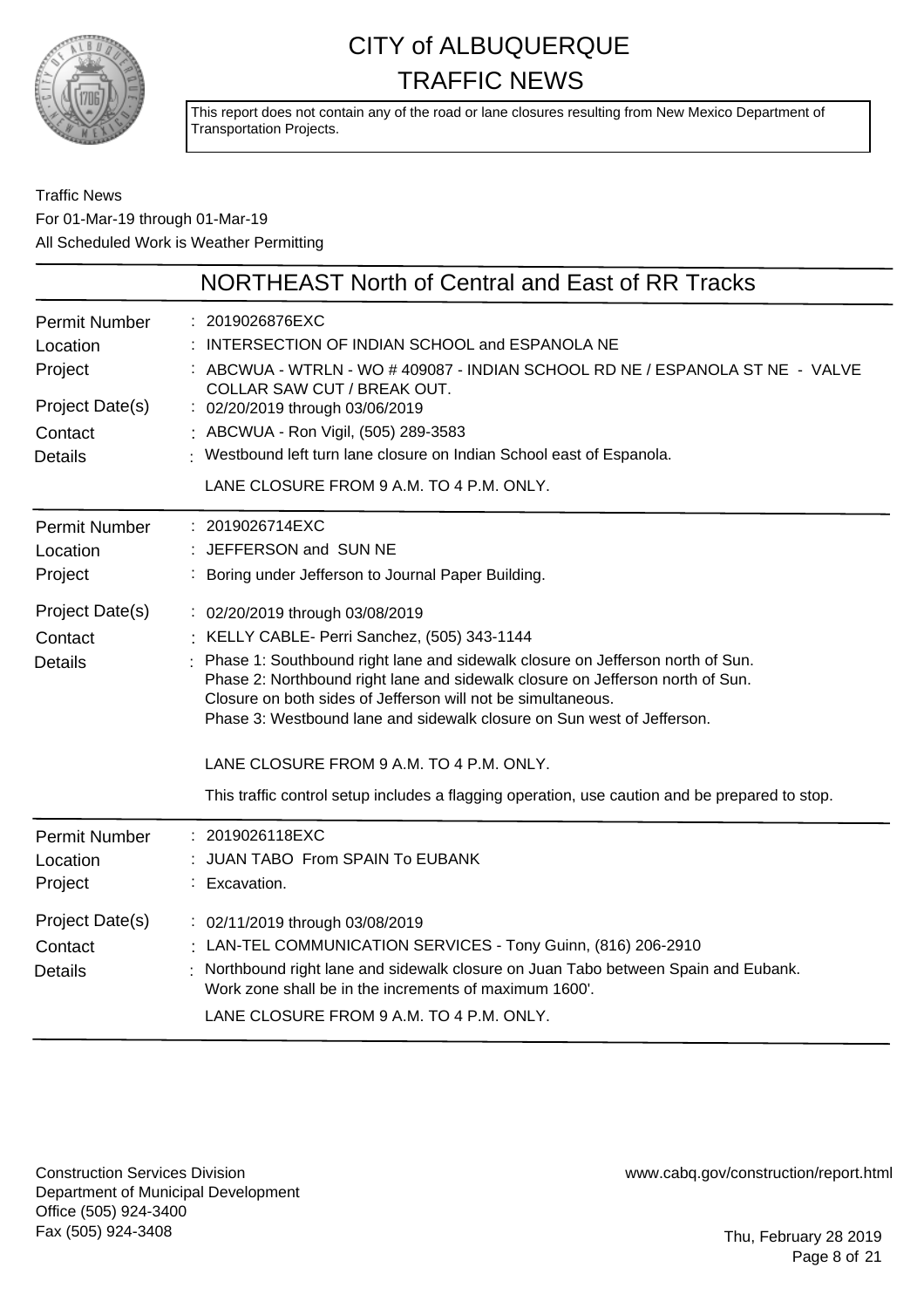

This report does not contain any of the road or lane closures resulting from New Mexico Department of Transportation Projects.

### Traffic News For 01-Mar-19 through 01-Mar-19 All Scheduled Work is Weather Permitting

|                                                                                      | NORTHEAST North of Central and East of RR Tracks                                                                                                                                                                                                                                                                                                                                                                                                |
|--------------------------------------------------------------------------------------|-------------------------------------------------------------------------------------------------------------------------------------------------------------------------------------------------------------------------------------------------------------------------------------------------------------------------------------------------------------------------------------------------------------------------------------------------|
| Permit Number<br>Location<br>Project                                                 | : 2019026848EXC<br>: 700 JUAN TABO NE<br>: Bore New Fiber to Address - 9AM to 4PM.                                                                                                                                                                                                                                                                                                                                                              |
| Project Date(s)<br>Contact<br><b>Details</b>                                         | : 02/28/2019 through 03/08/2019<br>: KELLY CABLE - James Richardson, (505) 280-4383<br>: Westbound right lane and sidewalk closure on Copper between Duchess and Paisano. Traffic<br>will be maintained in the center two way left turn lane.<br>LANE CLOSURE FROM 9 A.M. TO 4 P.M. ONLY.                                                                                                                                                       |
| Permit Number<br>Location<br>Project                                                 | : 2019026954EXC<br>JUAN TABO From MARQUETTE To COCHITI<br>: Milling 2in out then paving back 2in                                                                                                                                                                                                                                                                                                                                                |
| Project Date(s)<br>Contact<br><b>Details</b>                                         | : 02/27/2019 through 03/06/2019<br>: ALB. ASPHALT- Mitch Rendance, (505) 831-7311<br>Northbound and Southbound center lane and left lane closure on Juan Tabo between<br>Marquette and Cochti. Traffic will be maintained in the right lane in both directions.<br>LANE CLOSURE FROM 9 A.M. TO 4 P.M. ONLY.                                                                                                                                     |
| Permit Number<br>Location<br>Project<br>Project Date(s)<br>Contact<br><b>Details</b> | : 2019026570EXC<br>: LOMAS From YALE To VASSAR<br>: Directional Bore - Install HDPE Conduit<br>: 02/11/2019 through 03/02/2019<br>: ADB COMPANIES - Bryce Basista, (314) 562-3579<br>Phase I: East and westbound outside lane and sidewalk closure on Lomas Blvd just east of<br>Stanford Dr.<br>Phase II: Westbound right lane and sidewalk closure on Lomas Blvd between Stanford Dr. and                                                     |
|                                                                                      | Yale Blvd.<br>Phase III: East and westbound lane and sidewalk closure on Lomas Blvd just west of Yale Blvd.<br>Phase IV: Southbound parking lane and sidewalk closure on Yale Blvd between Lomas Blvd<br>and Las Lomas. Westbound parking lane and sidewalk closure on Las Lomas between Yale<br>and Buena Vista. Northbound parking lane and sidewalk closure on Buena Vista north of Las<br>Lomas.<br>LANE CLOSURE FROM 8 P.M. TO 6 A.M. ONLY |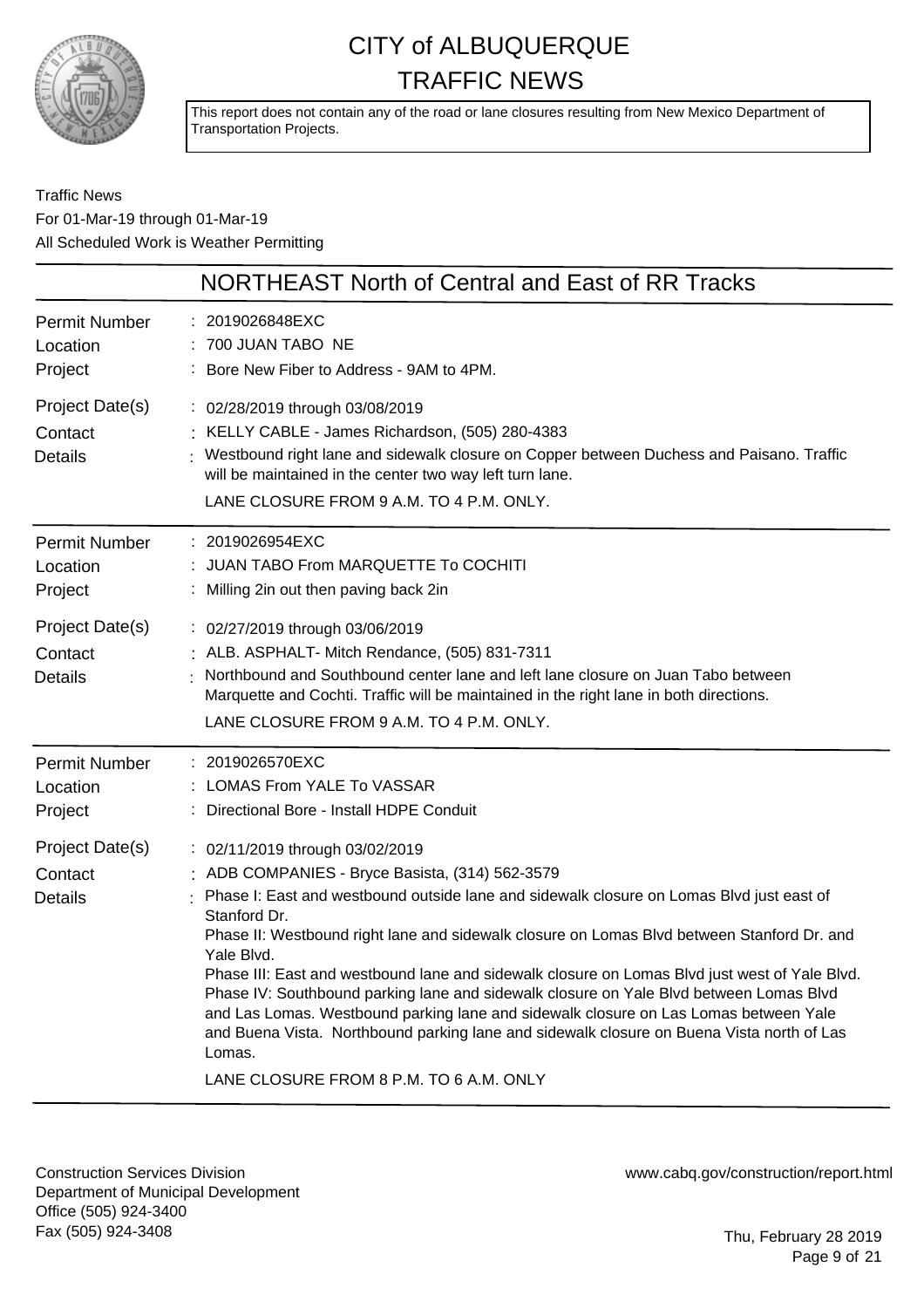

This report does not contain any of the road or lane closures resulting from New Mexico Department of Transportation Projects.

### Traffic News For 01-Mar-19 through 01-Mar-19 All Scheduled Work is Weather Permitting

|                                              | NORTHEAST North of Central and East of RR Tracks                                                                                                                                                                                                                           |
|----------------------------------------------|----------------------------------------------------------------------------------------------------------------------------------------------------------------------------------------------------------------------------------------------------------------------------|
| Permit Number                                | : 2019026794EXC                                                                                                                                                                                                                                                            |
| Location                                     | : LOMAS From MANZANO To MADEIRA                                                                                                                                                                                                                                            |
| Project                                      | : Aerial Fiber Construction                                                                                                                                                                                                                                                |
| Project Date(s)<br>Contact<br><b>Details</b> | : 02/22/2019 through 03/25/2019<br>: ADB COMPANIES - Bryce Basista, (314) 562-3579<br>Westbound mobile shadow truck operation on Lomas Blvd between Maderia Dr. and Manzano<br>St.<br>LANE CLOSURE FROM 7 A.M. to 10 P.M. ONLY                                             |
| Permit Number                                | : 2019026854EXC                                                                                                                                                                                                                                                            |
| Location                                     | : LOUISIANA From CUTLER To AMERICAS                                                                                                                                                                                                                                        |
| Project                                      | : Remove and Replace Existing Wheelchair Ramp.                                                                                                                                                                                                                             |
| Project Date(s)<br>Contact<br><b>Details</b> | : 02/28/2019 through 03/01/2019<br>: CHAVEZ CONCRETE - Priscilla Chavez, (505) 881-1330<br>Northbound right lane and sidewalk closure on Louisiana north of Cutler. Traffic will be<br>maintained in the center and left lane.<br>LANE CLOSURE FROM 9 A.M. TO 4 P.M. ONLY. |
| <b>Permit Number</b>                         | : 2019026192EXC                                                                                                                                                                                                                                                            |
| Location                                     | : LUMBER From SAN MATEO To OSUNA                                                                                                                                                                                                                                           |
| Project                                      | : Aerial Fiber Installation                                                                                                                                                                                                                                                |
| Project Date(s)                              | : 02/19/2019 through 03/02/2019                                                                                                                                                                                                                                            |
| Contact                                      | : LAN-TEL COMMUNICATION SERVICES - Tony Guinn, (816) 206-2910                                                                                                                                                                                                              |
| <b>Details</b>                               | : Intermittent traffic control on San Mateo Blvd at Mcleod                                                                                                                                                                                                                 |
| Permit Number                                | : 2019026653EXC                                                                                                                                                                                                                                                            |
| Location                                     | : 4500 MASTHEAD  ST NE                                                                                                                                                                                                                                                     |
| Project                                      | : Repair Sidewalks - 9:AM to 4:00 PM.                                                                                                                                                                                                                                      |
| Project Date(s)<br>Contact<br><b>Details</b> | : 02/11/2019 through 03/01/2019<br>: BCL ENTERPRISES - Glenn Benedetto, (505) 269-7979<br>Eastbound sidewalk closure on Masthead between Washington and Jefferson.<br>LANE CLOSURE FROM 9 A.M. TO 4 P.M. ONLY.                                                             |

Construction Services Division Department of Municipal Development Office (505) 924-3400 Fax (505) 924-3408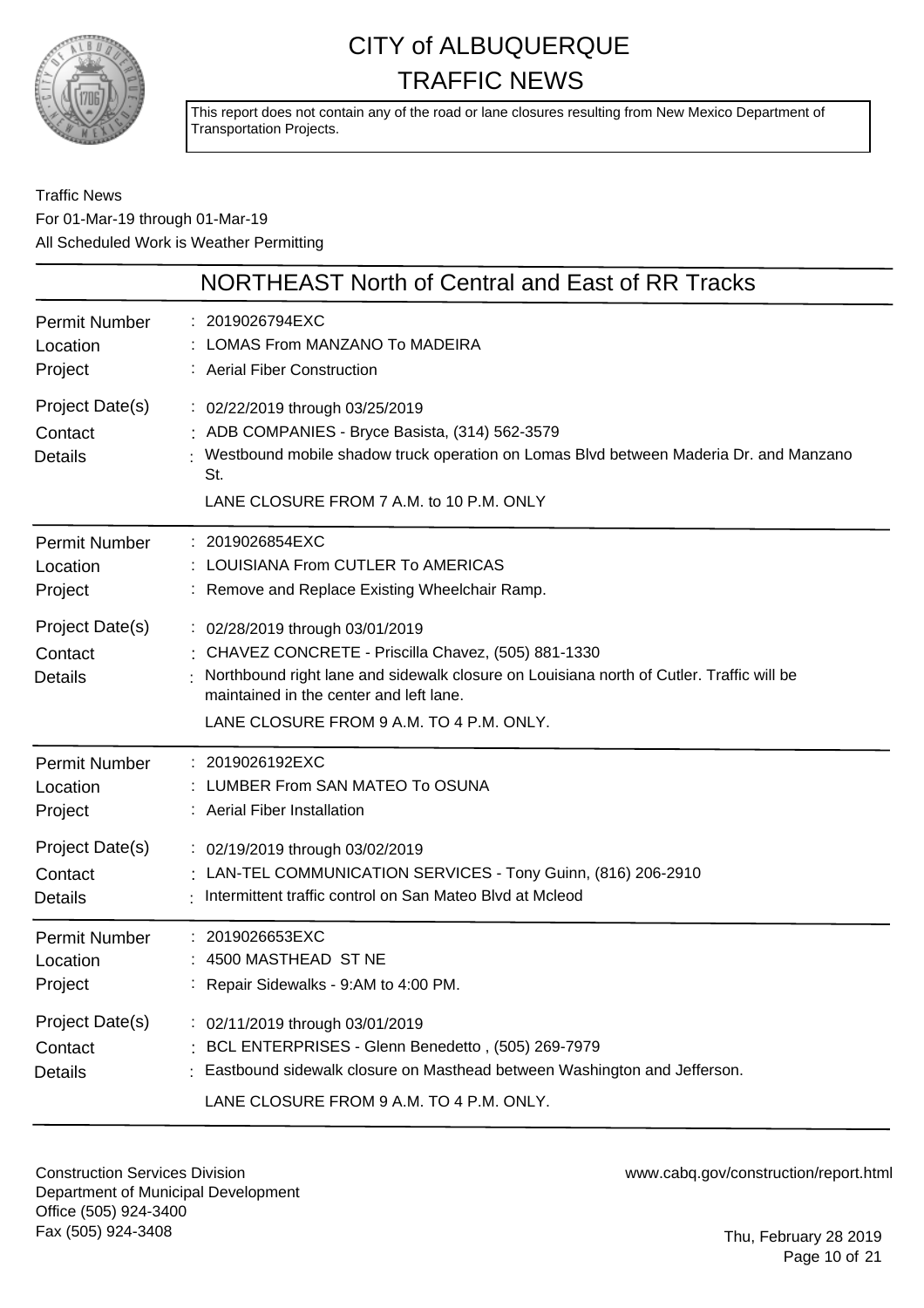

This report does not contain any of the road or lane closures resulting from New Mexico Department of Transportation Projects.

### Traffic News For 01-Mar-19 through 01-Mar-19 All Scheduled Work is Weather Permitting

|                                                                                             | NORTHEAST North of Central and East of RR Tracks                                                                                                                                                                                                                                                                                                                           |
|---------------------------------------------------------------------------------------------|----------------------------------------------------------------------------------------------------------------------------------------------------------------------------------------------------------------------------------------------------------------------------------------------------------------------------------------------------------------------------|
| <b>Permit Number</b><br>Location<br>Project                                                 | : 2019026890EXC<br>MISSION From CHAPPELL To CULTURE<br>: EMERGENCY main leak repair- road collapsed.                                                                                                                                                                                                                                                                       |
| Project Date(s)<br>Contact<br><b>Details</b>                                                | : 02/25/2019 through 03/04/2019<br>ABCWUA - Daniel Mora, (505) 452-6673<br>Westbound total closure with westbound traffic being maintained in the eastbound left lane.<br>LANE CLOSURE FROM 9 A.M. TO 4 P.M. ONLY.                                                                                                                                                         |
|                                                                                             | Emergency utility work. Various lanes closed and potential sidewalk closures. Seek alternate<br>route.                                                                                                                                                                                                                                                                     |
| <b>Permit Number</b><br>Location<br>Project<br>Project Date(s)<br>Contact<br><b>Details</b> | 2019026747EXC<br>MONTGOMERY at WYOMING NE<br>Bore New Fiber to Address - 9AM to 4PM<br>: 02/28/2019 through 03/08/2019<br>KELLY CABLE - James Richardson, (505) 280-4383<br>Eastbound right lane and sidewalk closure on Montgomery between Wyoming and La Barranca.<br>Traffic will be maintained in the center and left lane.                                            |
| <b>Permit Number</b><br>Location                                                            | LANE CLOSURE FROM 9 A.M. TO 4 P.M. ONLY.<br>2019026795EXC<br>MONTGOMERY From JUAN TABO To TRAMWAY<br><b>Aerial Fiber Construction</b>                                                                                                                                                                                                                                      |
| Project<br>Project Date(s)<br>Contact<br><b>Details</b>                                     | : 02/22/2019 through 03/25/2019<br>ADB COMPANIES - Bryce Basista, (314) 562-3579<br>Phase I: Eastbound mobile shadow truck operation on Montgomery Blvd between Juan Tabo<br>Blvd and Tramway Blvd.<br>Phase II: Northbound mobile shadow truck operation on Juan Tabo Blvd between Montgomery<br>Blvd and Lagrima Del Oro Rd.<br>LANE CLOSURE FROM 7 A.M. to 10 P.M. ONLY |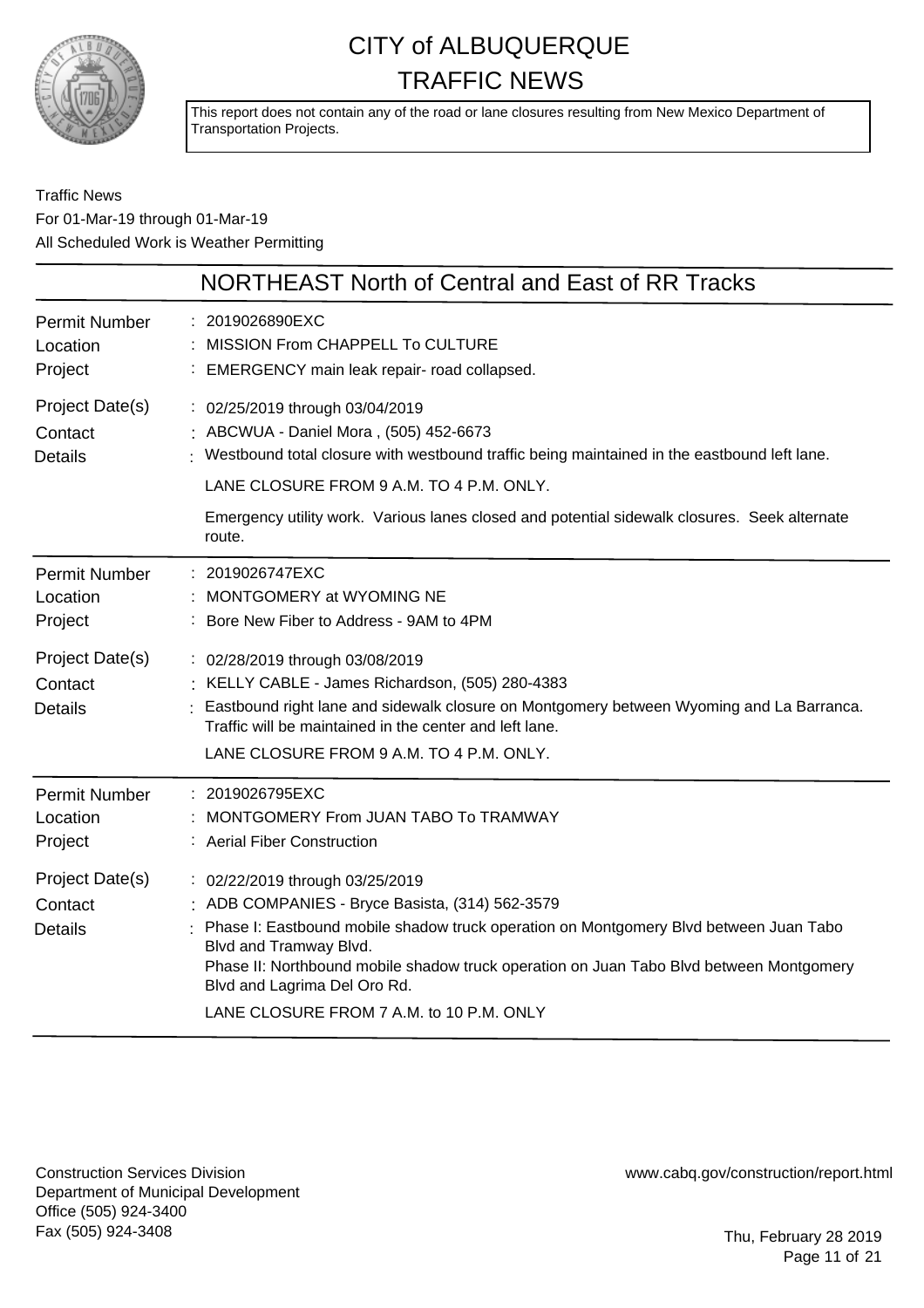

This report does not contain any of the road or lane closures resulting from New Mexico Department of Transportation Projects.

Traffic News For 01-Mar-19 through 01-Mar-19 All Scheduled Work is Weather Permitting

|                                              | NORTHEAST North of Central and East of RR Tracks                                                                                                                                                                                                                                                                 |
|----------------------------------------------|------------------------------------------------------------------------------------------------------------------------------------------------------------------------------------------------------------------------------------------------------------------------------------------------------------------|
| <b>Permit Number</b>                         | : 2019026907EXC                                                                                                                                                                                                                                                                                                  |
| Location                                     | : PALOMAS at SAN PEDRO NE                                                                                                                                                                                                                                                                                        |
| Project                                      | : Broken Sidewalk - WORK ON PALOMAS.                                                                                                                                                                                                                                                                             |
| Project Date(s)<br>Contact<br><b>Details</b> | : 02/25/2019 through 03/08/2019<br>: FRANKLIN'S- Howard Ross, (505) 884-6947<br>Westbound sidewalk closure on Palomas east of San Pedro.<br>Northbound sidewalk closure on San Pedro north of Palomas.<br>Construction permitted between 6AM and 10PM. Closures are continuous until construction is<br>complete |
| <b>Permit Number</b>                         | : 2018024120EXC                                                                                                                                                                                                                                                                                                  |
| Location                                     | : SAN MATEO From MCLEOD To OSUNA                                                                                                                                                                                                                                                                                 |
| Project                                      | : Street Light Pole Replacement for COA                                                                                                                                                                                                                                                                          |
| Project Date(s)<br>Contact<br><b>Details</b> | : 09/26/2018 through 10/17/2019<br>: BIXBY- Chris Perez, (505) 366-4660<br>Mobile street light operation on San Mateo between McLeod and Osuna.<br>LANE CLOSURE FROM 9 A.M. TO 4 P.M. ONLY.                                                                                                                      |
| <b>Permit Number</b>                         | : 2019026874EXC                                                                                                                                                                                                                                                                                                  |
| Location                                     | : SAN MATEO From INDIAN SCHOOL To LOMAS                                                                                                                                                                                                                                                                          |
| Project                                      | : REMOVE SIDWALKS AND CURBS AT VARIOUS                                                                                                                                                                                                                                                                           |
| Project Date(s)                              | INTERSECTIONS TO INSTALL NEW ADA RAMPS.                                                                                                                                                                                                                                                                          |
| Contact                                      | : 03/01/2019 through 03/25/2019                                                                                                                                                                                                                                                                                  |
| <b>Details</b>                               | : STAR PAVING - David Espinosa, (505) 280-0438                                                                                                                                                                                                                                                                   |
| <b>Permit Number</b>                         | : 2019026889EXC                                                                                                                                                                                                                                                                                                  |
| Location                                     | SPAIN From WYOMING To SPAIN                                                                                                                                                                                                                                                                                      |
| Project                                      | : EMERGENCY settlement repair.                                                                                                                                                                                                                                                                                   |
| Project Date(s)<br>Contact<br><b>Details</b> | : 02/24/2019 through 03/03/2019<br>: ABCWUA - Daniel Mora, (505) 452-6673<br>Westbound right lane closure on Spain west of Wyoming.<br>Emergency utility work. Various lanes closed and potential sidewalk closures. Seek alternate<br>route.                                                                    |

Construction Services Division Department of Municipal Development Office (505) 924-3400 Fax (505) 924-3408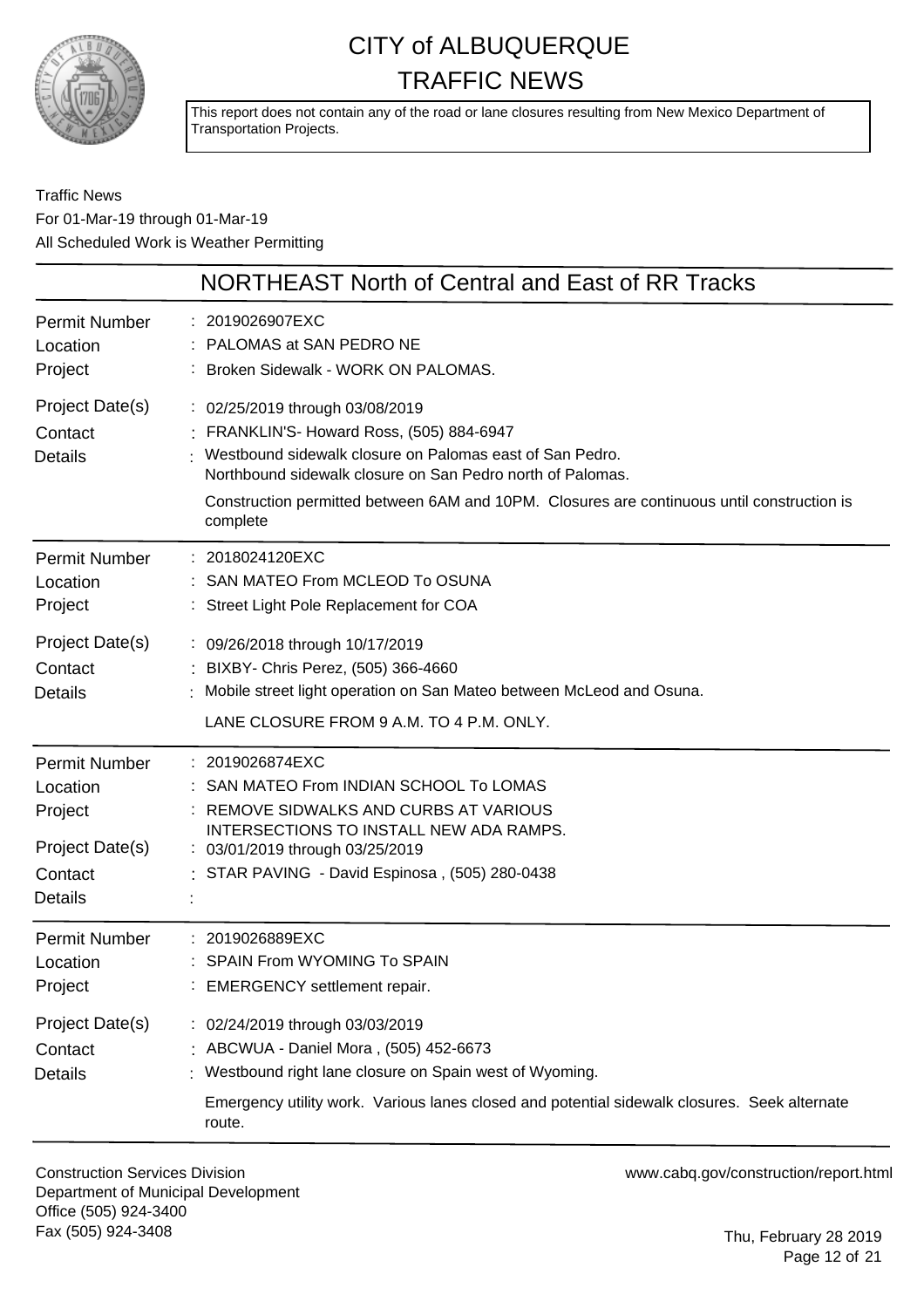

This report does not contain any of the road or lane closures resulting from New Mexico Department of Transportation Projects.

### Traffic News For 01-Mar-19 through 01-Mar-19 All Scheduled Work is Weather Permitting

|                                              | NORTHEAST North of Central and East of RR Tracks                                                                                                                                                                                            |
|----------------------------------------------|---------------------------------------------------------------------------------------------------------------------------------------------------------------------------------------------------------------------------------------------|
| <b>Permit Number</b><br>Location<br>Project  | : 2019026844EXC<br><b>VENTURA From SHAY To VENTURA</b><br>: Sidewalk repair.                                                                                                                                                                |
| Project Date(s)<br>Contact<br><b>Details</b> | : 02/28/2019 through 03/06/2019<br>: TLC - Angie Gibson, (505) 761-5546<br>Northbound right lane and sidewalk closure on Ventura south of Shay. Traffic will be maintained<br>in the left lane.<br>LANE CLOSURE FROM 9 A.M. TO 4 P.M. ONLY. |
| <b>Permit Number</b><br>Location<br>Project  | : 2019026791EXC<br>: 5111 WILSHIRE AVE NE<br>: bore new fiber to address.                                                                                                                                                                   |
| Project Date(s)<br>Contact<br><b>Details</b> | : 02/25/2019 through 03/08/2019<br>: KELLY CABLE - James Richardson, (505) 280-4383<br>: Westbound parking lane and sidewalk closure on Wilshire at its intersection with Stream.<br>LANE CLOSURE FROM 9 A.M. TO 4 P.M. ONLY.               |
| <b>Permit Number</b><br>Location<br>Project  | : 2019026926EXC<br>WYOMING at ALAMEDA NE<br>: Pour Sidewalk.                                                                                                                                                                                |
| Project Date(s)<br>Contact<br><b>Details</b> | : 02/28/2019 through 03/01/2019<br>: CEDARS CONSTRUCTION- Khalil Samaha, (505) 480-7788<br>Northbound sidewalk closure on Wyoming north of Alameda.<br>CONSTRUCTION PERMITTED BETWEEN 7 A.M. AND 7 P.M. ONLY                                |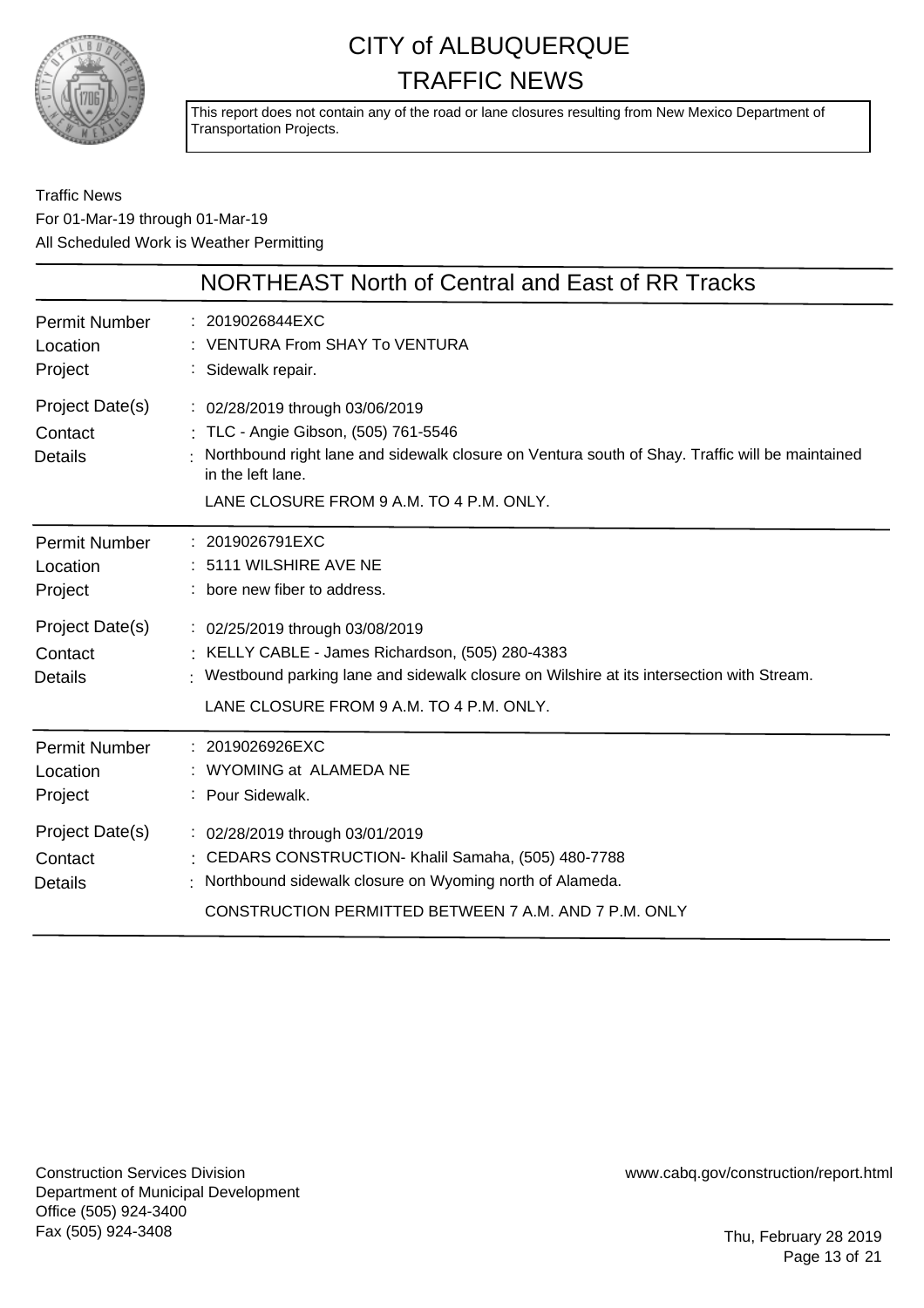

This report does not contain any of the road or lane closures resulting from New Mexico Department of Transportation Projects.

### Traffic News For 01-Mar-19 through 01-Mar-19 All Scheduled Work is Weather Permitting

|                                              | NORTHWEST North of Central and West of RR Tracks                                                                                                                                                                                                                                                 |
|----------------------------------------------|--------------------------------------------------------------------------------------------------------------------------------------------------------------------------------------------------------------------------------------------------------------------------------------------------|
| <b>Permit Number</b><br>Location<br>Project  | : 2019026862EXC<br>EAGLE RANCH BTN CAMINITO COORS AND COORS<br>: Raise and Replace 2 Manholes - Pour Concrete Collars.                                                                                                                                                                           |
| Project Date(s)<br>Contact<br><b>Details</b> | : 02/25/2019 through 03/01/2019<br>: ABCWUA- Felimon Martinez, (505) 977-1265                                                                                                                                                                                                                    |
| <b>Permit Number</b><br>Location<br>Project  | : 2019026980EXC<br><b>CENTRAL From 12TH To CENTRAL</b><br>: Water valve leaking at intersection needs to be replaced.                                                                                                                                                                            |
| Project Date(s)<br>Contact<br><b>Details</b> | : 02/26/2019 through 03/12/2019<br>ABCWUA - Carlos A. Sena, (505) 289-3545                                                                                                                                                                                                                       |
| <b>Permit Number</b><br>Location<br>Project  | : 2018025361EXC<br>: IRVING From UNIVERSE To RAINBOW<br>: Excavation.                                                                                                                                                                                                                            |
| Project Date(s)<br>Contact<br>Details        | : 01/21/2019 through 03/04/2019<br>: LAN-TEL COMMUNICATION SERVICES - Tony Guinn, (816) 206-2910<br>: Westbound sidewalk and shoulder closure on Irving between Universe and Rainbow.<br>LANE CLOSURE FROM 9 A.M. TO 4 P.M. ONLY.                                                                |
| <b>Permit Number</b><br>Location<br>Project  | : 2019026447EXC<br>PARADISE From LA PAZ To UNIVERSE<br>: Underground Communications Work                                                                                                                                                                                                         |
| Project Date(s)<br>Contact<br><b>Details</b> | : 01/31/2019 through 03/15/2019<br>: LAN-TEL COMMUNICATION SERVICES - Tony Guinn, (816) 206-2910<br>: Westbound sidewalk closure on Paradise Blvd between Universe Blvd and La Paz Dr.<br>Construction permitted between 6AM and 10PM. Closures are continuous until construction is<br>complete |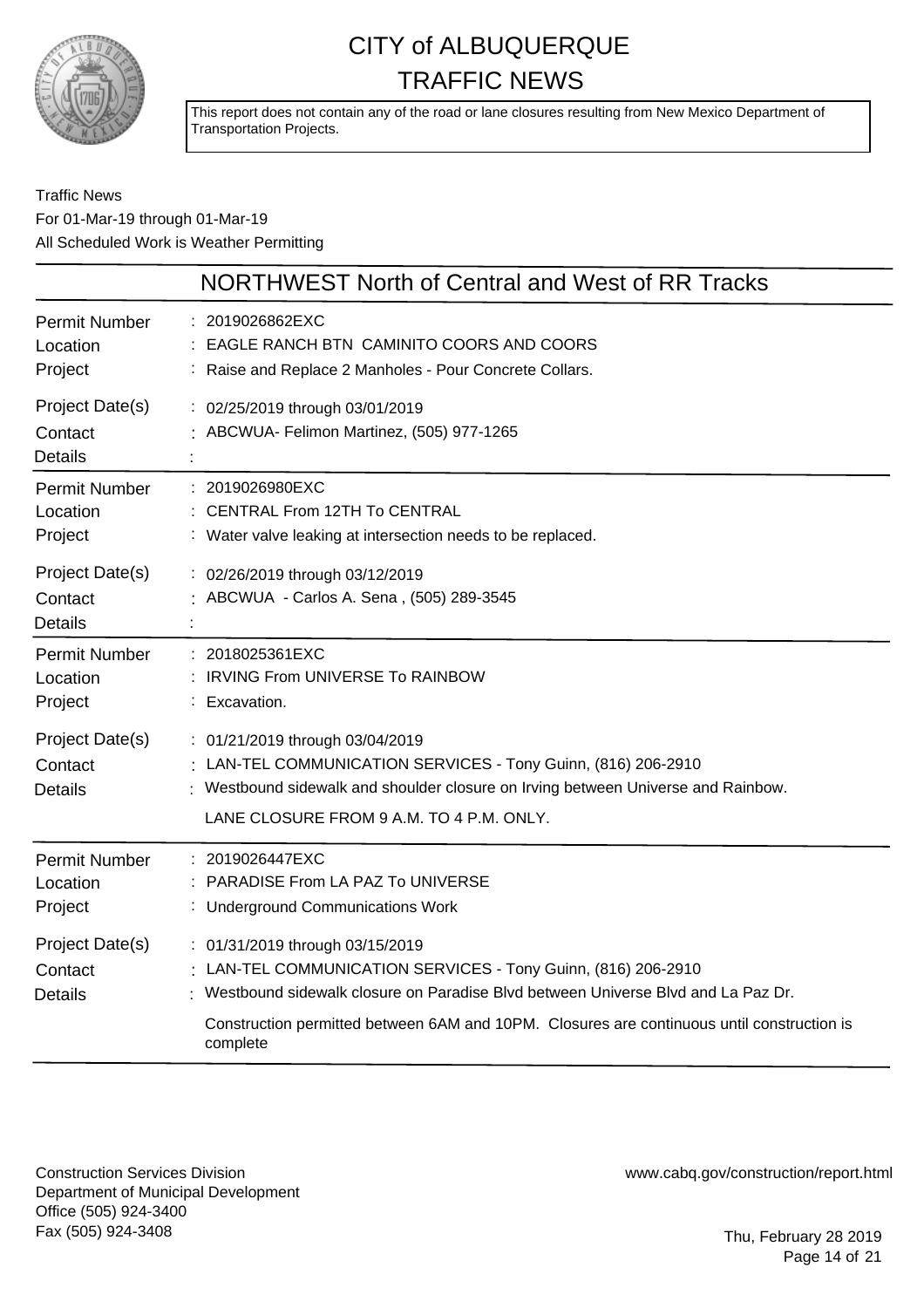

This report does not contain any of the road or lane closures resulting from New Mexico Department of Transportation Projects.

Traffic News For 01-Mar-19 through 01-Mar-19 All Scheduled Work is Weather Permitting

|                                             | NORTHWEST North of Central and West of RR Tracks                                                                                                                                                                   |
|---------------------------------------------|--------------------------------------------------------------------------------------------------------------------------------------------------------------------------------------------------------------------|
| <b>Permit Number</b><br>Location<br>Project | : 2019026853EXC<br>: RIO GRANDE From CANDELARIA To HEADINGLY<br>: Waterline Relocation                                                                                                                             |
| Project Date(s)                             | : 02/22/2019 through 04/05/2019                                                                                                                                                                                    |
| Contact                                     | : TLC - Angie Gibson, (505) 761-5546                                                                                                                                                                               |
| Details                                     | Total closure of the intersection of Rio Grande Blvd and Candelaria Rd. Through traffic will be<br>detoured through Indian School Rd, 12th St., and Griegos Rd.<br>Local and pedestrian access will be maintained. |
|                                             | Construction permitted between 6AM and 10PM. Closures are continuous until construction is<br>complete                                                                                                             |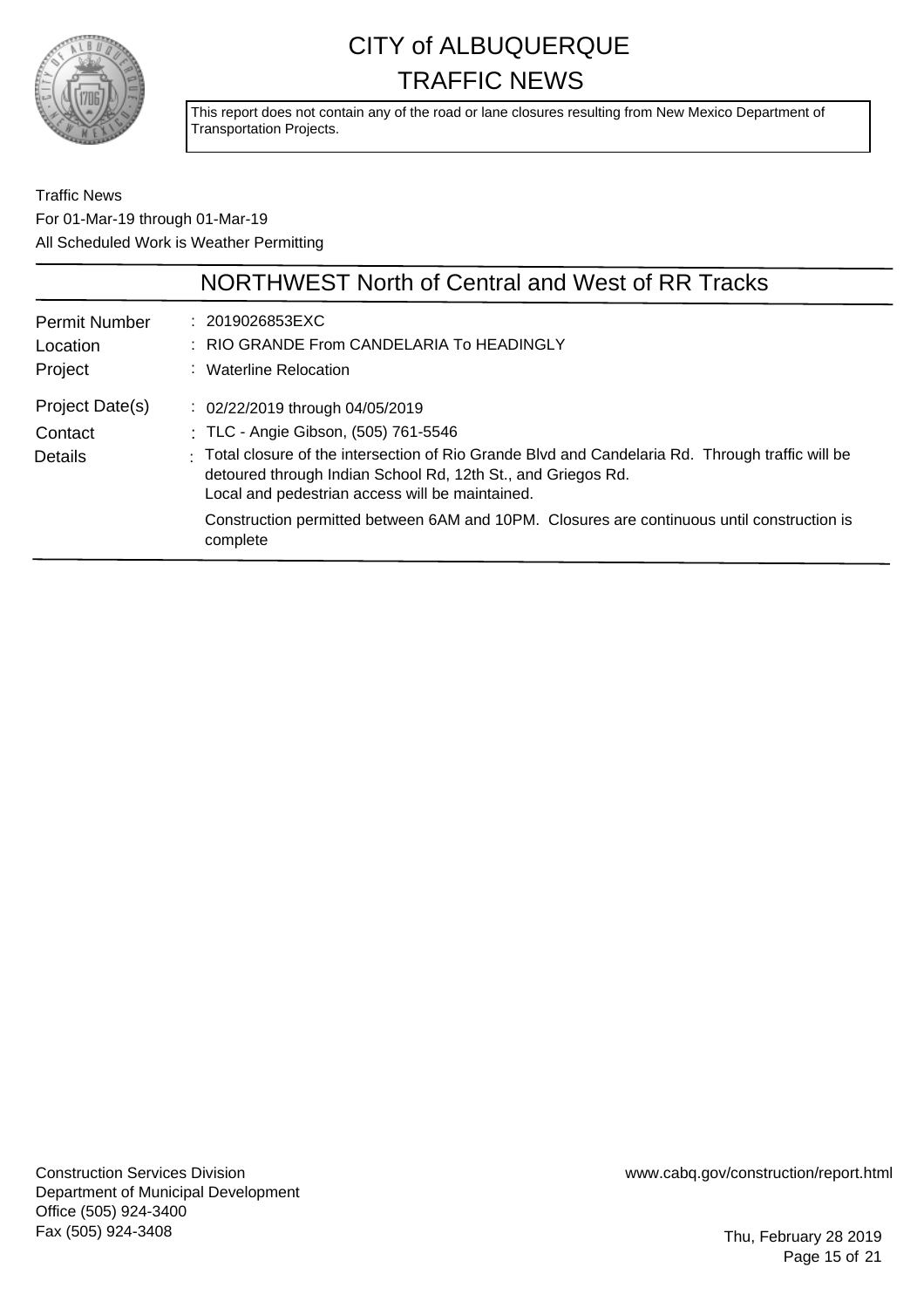

This report does not contain any of the road or lane closures resulting from New Mexico Department of Transportation Projects.

### Traffic News For 01-Mar-19 through 01-Mar-19 All Scheduled Work is Weather Permitting

| <b>SOUTHEAST South of Central and East of RR Tracks</b>                                                                                                                                                                                                                                                                                                                                                                                                                                                                                                                                                                                                                                                                                                                                                                                           |
|---------------------------------------------------------------------------------------------------------------------------------------------------------------------------------------------------------------------------------------------------------------------------------------------------------------------------------------------------------------------------------------------------------------------------------------------------------------------------------------------------------------------------------------------------------------------------------------------------------------------------------------------------------------------------------------------------------------------------------------------------------------------------------------------------------------------------------------------------|
| : 2019026620EXC<br>ADAMS at CENTRAL SE<br>Dig Up Intercept Cable Set Box                                                                                                                                                                                                                                                                                                                                                                                                                                                                                                                                                                                                                                                                                                                                                                          |
| : 02/25/2019 through 03/04/2019<br>: KELLY CABLE- Perri Sanchez, (505) 343-1144<br>Northbound parking lane and sidewalk closure on Adams north of Central.<br>LANE CLOSURE FROM 9 A.M. TO 4 P.M. ONLY.                                                                                                                                                                                                                                                                                                                                                                                                                                                                                                                                                                                                                                            |
| : 2019026741EXC<br>CENTRAL From ELIZABETH To JUAN TABO<br>: Bore New Fiber to Address - 9:00AM to 4:00PM.                                                                                                                                                                                                                                                                                                                                                                                                                                                                                                                                                                                                                                                                                                                                         |
| : 02/25/2019 through 03/15/2019<br>: KELLY CABLE - James Richardson, (505) 280-4383<br>Eastbound right lane and sidewalk closure on Central between Elizabeth and Juan Tabo. Traffic<br>will be maintained in the center and left lanes.<br>LANE CLOSURE FROM 9 A.M. TO 4 P.M. ONLY.                                                                                                                                                                                                                                                                                                                                                                                                                                                                                                                                                              |
| : 2019026805EXC<br>: CENTRAL at COORS to TRAMWAY<br>: Reinstall Route 66 Signs - 7AM to 10PM                                                                                                                                                                                                                                                                                                                                                                                                                                                                                                                                                                                                                                                                                                                                                      |
| : 02/25/2019 through 03/01/2019<br>: HIGHWAY SUPPLY- Andrew Solano, (505) 280-1363<br>Phase 1: Eastbound and Westbound left lane closures on Central west of Coors. Traffic will be<br>maintained in the right lanes in both directions.<br>Phase 2: Westbound right lane, bike lane and sidewalk closure on Central east and west of<br>New York.<br>Phase 3: Eastbound total closure on Central at its intersection with San Pasquale.<br>Phase 4: Eastbound right lane and sidewalk closure on Central between Tulane and Amherst.<br>Traffic will be maintained in the left lane.<br>Phase 5: Westbound right lane and sidewalk closure on Central east of Louisiana. Traffic will be<br>maintained in the left lane.<br>Phase 6: Total westbound closure on Central between 4 Hills and Tramway.<br>LANE CLOSURE FROM 7 A.M. to 10 P.M. ONLY |
|                                                                                                                                                                                                                                                                                                                                                                                                                                                                                                                                                                                                                                                                                                                                                                                                                                                   |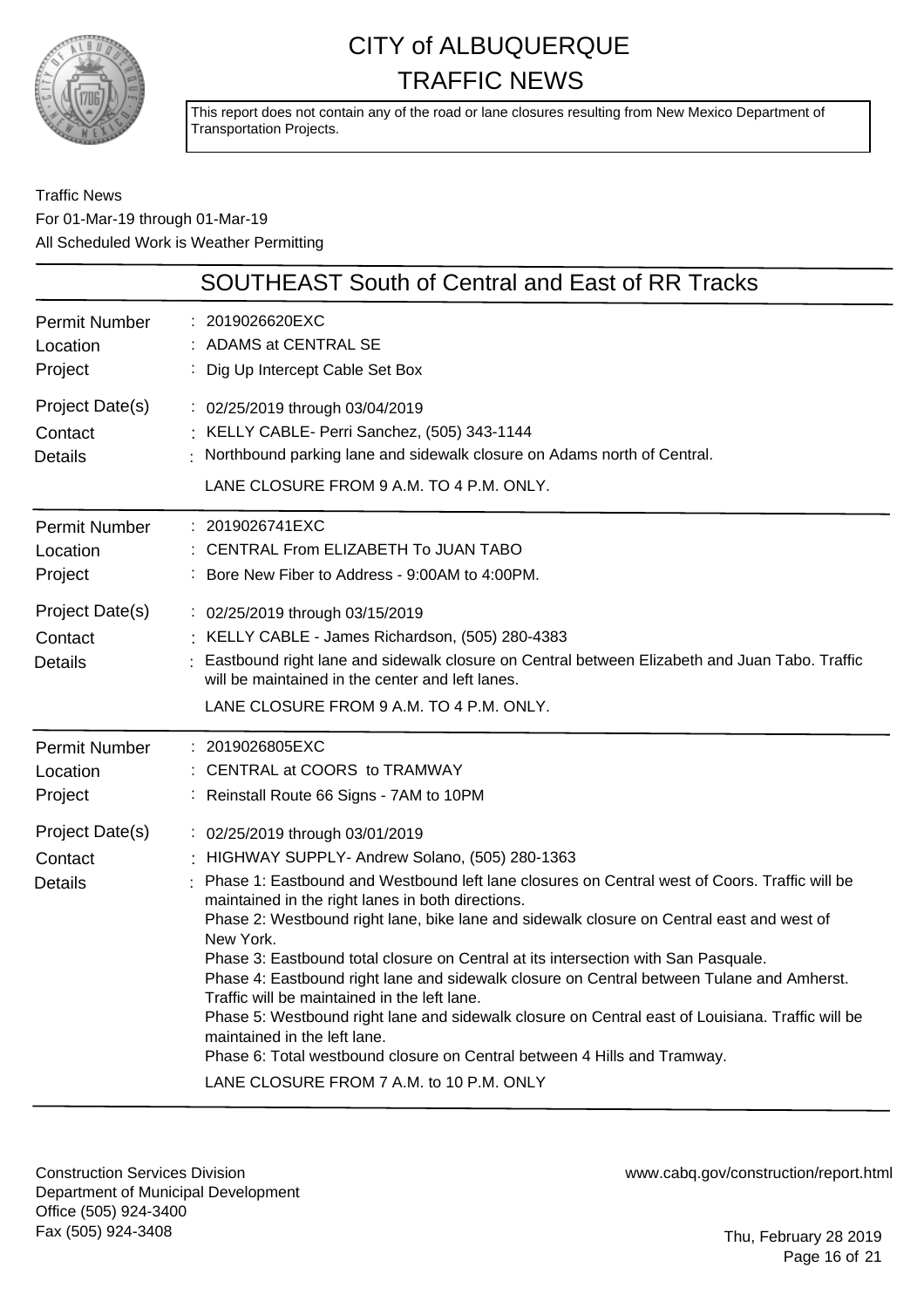

This report does not contain any of the road or lane closures resulting from New Mexico Department of Transportation Projects.

### Traffic News For 01-Mar-19 through 01-Mar-19 All Scheduled Work is Weather Permitting

|                                              | SOUTHEAST South of Central and East of RR Tracks                                                                                                                                                                                                                                                   |
|----------------------------------------------|----------------------------------------------------------------------------------------------------------------------------------------------------------------------------------------------------------------------------------------------------------------------------------------------------|
| <b>Permit Number</b><br>Location<br>Project  | : 2019026787EXC<br>COPPER From QUINCY To MANZANO<br>: Aerial Fiber Construction                                                                                                                                                                                                                    |
| Project Date(s)<br>Contact<br><b>Details</b> | : 02/22/2019 through 03/25/2019<br>: ADB COMPANIES - Bryce Basista, (314) 562-3579<br>Eastbound partial lane and sidewalk closure on Copper Ave between Quincy and Manzano.<br>Northbound parking lane and sidewalk closure on Quincy south of Copper.<br>LANE CLOSURE FROM 7 A.M. to 10 P.M. ONLY |
| <b>Permit Number</b><br>Location<br>Project  | : 2019026750EXC<br><b>GIBSON From LOUISIANA To GIBSON</b><br><b>Gibson Blvd Reconstruction.</b>                                                                                                                                                                                                    |
| Project Date(s)<br>Contact<br>Details        | : 02/17/2019 through 03/16/2019<br>FRANKLIN'S EARTHMOVING - Hector Perez, (505) 991-2200<br>Total street closure on Gibson east of Louisiana.<br>Follow detour                                                                                                                                     |
|                                              | Construction permitted between 6AM and 10PM. Closures are continuous until construction is<br>complete                                                                                                                                                                                             |
| <b>Permit Number</b><br>Location<br>Project  | : 2019026689EXC<br>1400 GIBSON BLVD SE<br>: INSTALL NEW GAS SERVICE.                                                                                                                                                                                                                               |
| Project Date(s)<br>Contact<br><b>Details</b> | : 02/18/2019 through 03/01/2019<br>NM GAS - Steve Baca, (505) 401-7540<br>Eastbound right lane, center lane, bike lane and sidewalk closure on Gibson between Mulberry<br>and University. Traffic will be maintained in the left lane.<br>LANE CLOSURE FROM 9 A.M. TO 4 P.M. ONLY.                 |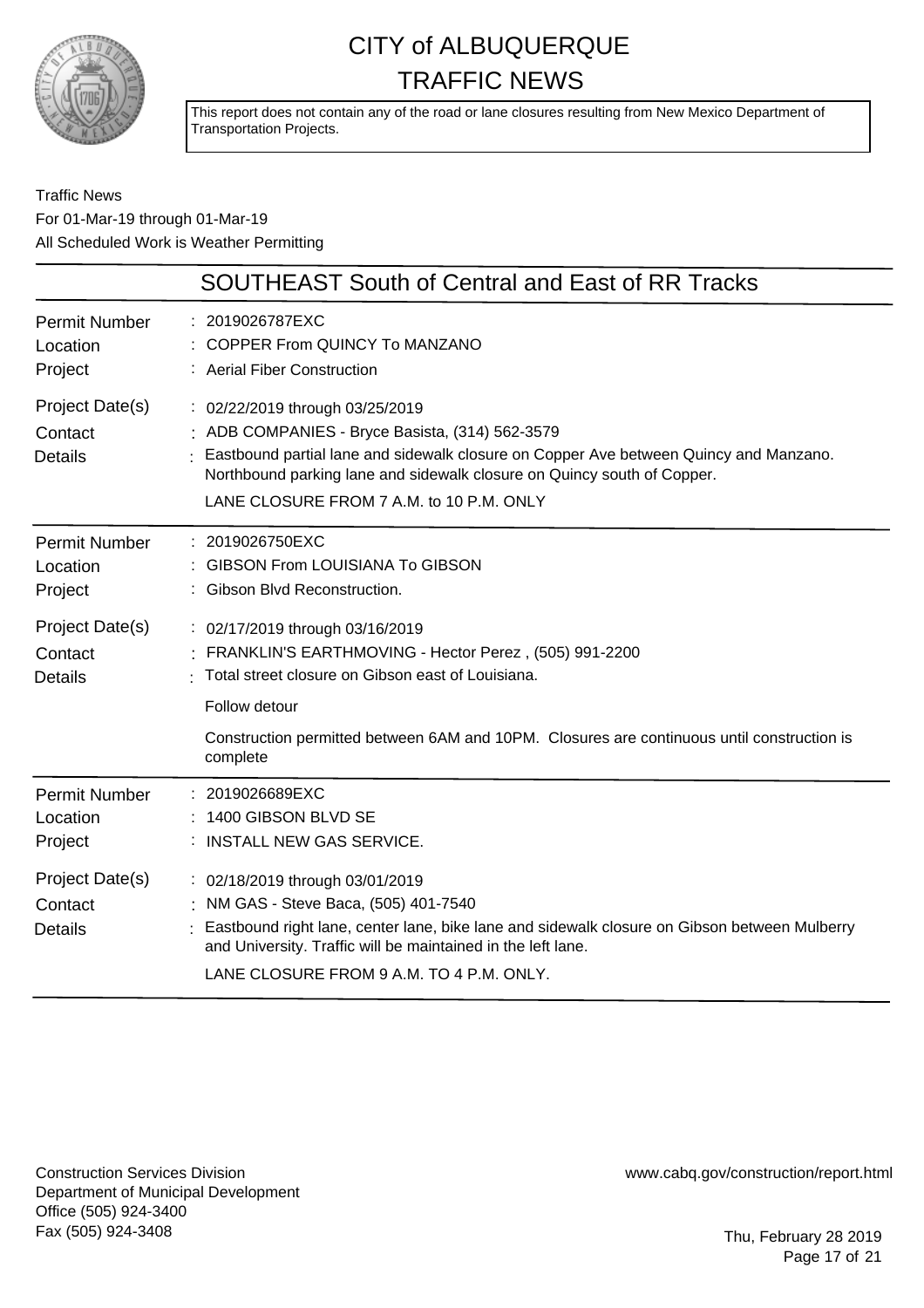

This report does not contain any of the road or lane closures resulting from New Mexico Department of Transportation Projects.

### Traffic News For 01-Mar-19 through 01-Mar-19 All Scheduled Work is Weather Permitting

|                                              | SOUTHEAST South of Central and East of RR Tracks                                                                                                                                                                                                                                                                                                                    |
|----------------------------------------------|---------------------------------------------------------------------------------------------------------------------------------------------------------------------------------------------------------------------------------------------------------------------------------------------------------------------------------------------------------------------|
| <b>Permit Number</b><br>Location<br>Project  | : 2019026822EXC<br><b>GIRARD From KATHRYN To SAN JOAQUIN</b><br>: Main Gas Line Reinforcement - 7AM to 4PM (Open Excavation).                                                                                                                                                                                                                                       |
| Project Date(s)<br>Contact<br><b>Details</b> | : 02/26/2019 through 03/12/2019<br>DUB-L-EE - Joseph Montoya, (505) 918-0041<br>CONSTRUCTION PERMITTED BETWEEN 7 A.M. AND 7 P.M. ONLY<br>Contractor must maintain 11' lanes at all times.<br>Northbound right lane, bike lane and sidewalk closure with northbound traffic being maintained<br>in the center of the road on Girard between Kathryn and San Joaquin. |
| <b>Permit Number</b><br>Location<br>Project  | : 2019026790EXC<br><b>LOMAS From VIRGINIA To WYOMING</b><br>: Aerial Fiber Construction                                                                                                                                                                                                                                                                             |
| Project Date(s)<br>Contact<br><b>Details</b> | : 02/22/2019 through 03/25/2019<br>: ADB COMPANIES - Bryce Basista, (314) 562-3579<br>Eastbound mobile shadow truck operation on Lomas Blvd between Virginia St. and east of<br>Wyoming Bld.<br>LANE CLOSURE FROM 7 A.M. to 10 P.M. ONLY                                                                                                                            |
| <b>Permit Number</b><br>Location<br>Project  | : 2019026788EXC<br>LOMAS From SHIRLEY To JUAN TABO<br>: Aerial Fiber Construction                                                                                                                                                                                                                                                                                   |
| Project Date(s)<br>Contact<br><b>Details</b> | : 02/22/2019 through 03/25/2019<br>ADB COMPANIES - Bryce Basista, (314) 562-3579<br>Westbound mobile shadow truck operation on Lomas Blvd between Juan Tabo Blvd and Shirley<br>St.<br>LANE CLOSURE FROM 7 A.M. to 10 P.M. ONLY                                                                                                                                     |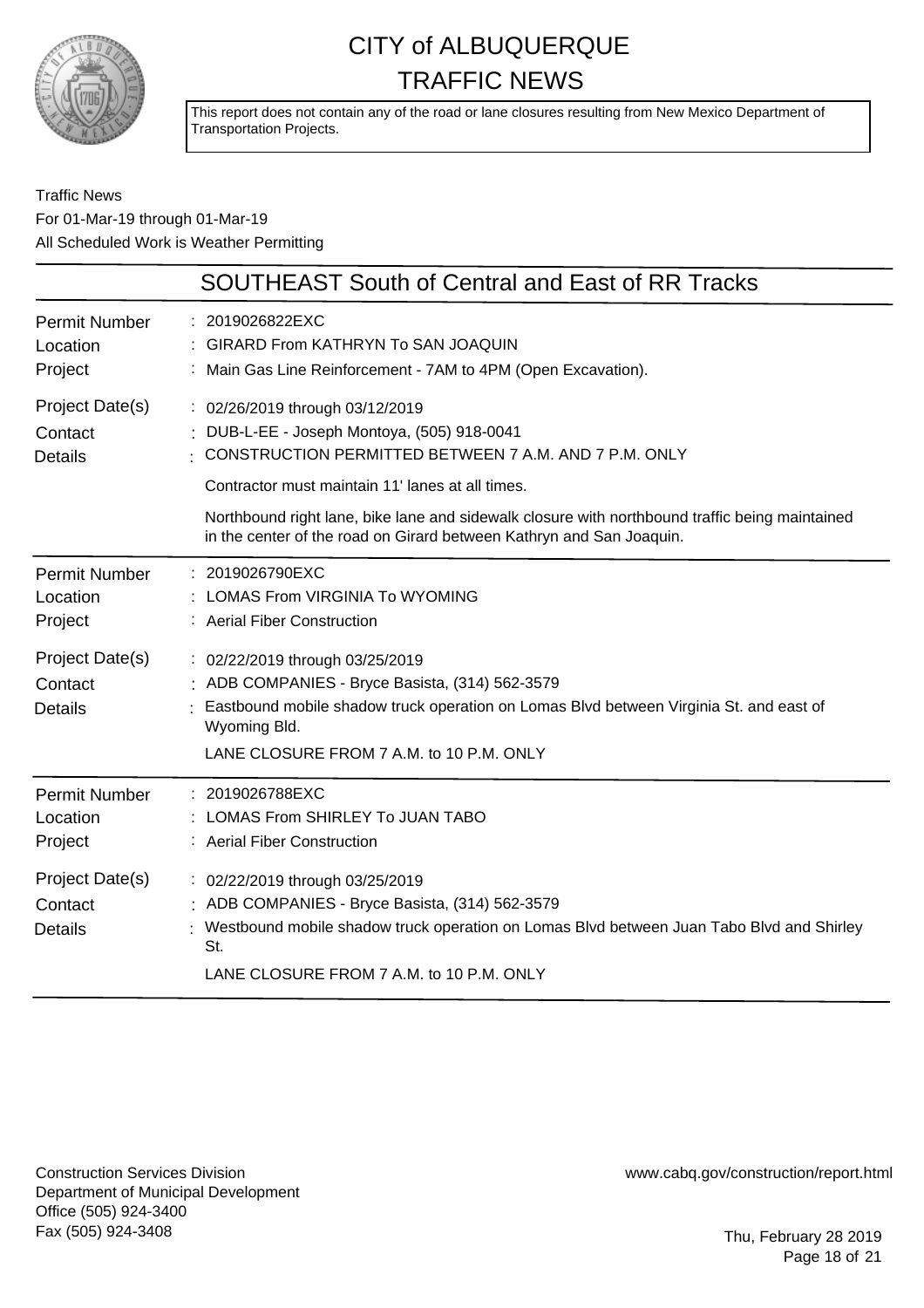

This report does not contain any of the road or lane closures resulting from New Mexico Department of Transportation Projects.

### Traffic News For 01-Mar-19 through 01-Mar-19 All Scheduled Work is Weather Permitting

|                                              | SOUTHEAST South of Central and East of RR Tracks                                                                                                                                                                                                                                                                                                                                                                                                                                                                                                                                                                                                                                                                                                                                                                                                          |
|----------------------------------------------|-----------------------------------------------------------------------------------------------------------------------------------------------------------------------------------------------------------------------------------------------------------------------------------------------------------------------------------------------------------------------------------------------------------------------------------------------------------------------------------------------------------------------------------------------------------------------------------------------------------------------------------------------------------------------------------------------------------------------------------------------------------------------------------------------------------------------------------------------------------|
| <b>Permit Number</b><br>Location<br>Project  | : 2019026793EXC<br>LOMAS From MANZANO To ORTIZ<br>: Aerial Fiber Construction                                                                                                                                                                                                                                                                                                                                                                                                                                                                                                                                                                                                                                                                                                                                                                             |
| Project Date(s)<br>Contact<br><b>Details</b> | : 02/22/2019 through 03/25/2019<br>: ADB COMPANIES - Bryce Basista, (314) 562-3579<br>: Westbound mobile shadow truck operation on Lomas Blvd between Madeira Dr. and Manzano<br>St.<br>LANE CLOSURE FROM 7 A.M. to 10 P.M. ONLY                                                                                                                                                                                                                                                                                                                                                                                                                                                                                                                                                                                                                          |
| <b>Permit Number</b><br>Location<br>Project  | : 2019026571EXC<br>: ALLEY TO LOUISIANA TO CENTRAL To ALCAZAR<br>: Directional Bore Install HDPE Conduit.                                                                                                                                                                                                                                                                                                                                                                                                                                                                                                                                                                                                                                                                                                                                                 |
| Project Date(s)<br>Contact<br><b>Details</b> | : 02/14/2019 through 03/08/2019<br>: VOLT INC- Danny Padilla, (505) 573-4954<br>: Phase 1: Eastbound right lane closure on Central between Louisiana and Alcazar.<br>Phase 2: Northbound right lane and sidewalk closure on Louisiana south of Central.<br>Southbound right lane and sidewalk closure on Louisiana south of Central.<br>Closure on both sides of Louisiana will not be simultaneous.<br>Phase 3: Southbound parking lane and sidewalk closure on Alcazar between Central and Zuni.<br>Phase 4: Alley closure south of Central between Louisiana and Indiana.<br>Phase 5: Closure on Louisiana at its intersection with Central using Truck Mounted Arrow Board<br>Mobile operation.<br>LANE CLOSURE FROM 9 A.M. TO 4 P.M. ONLY.<br>Emergency utility work. Various lanes closed and potential sidewalk closures. Seek alternate<br>route. |
| <b>Permit Number</b><br>Location<br>Project  | : 2019026955EXC<br>MENAUL From WOODLAND To LESTER<br>: MH Ring and Cover Replacement.                                                                                                                                                                                                                                                                                                                                                                                                                                                                                                                                                                                                                                                                                                                                                                     |
| Project Date(s)<br>Contact<br><b>Details</b> | : 03/01/2019 through 03/08/2019<br>: TLC - Daniel Gonzales, (505) 362-6690<br>Westbound left lane closure on North frontage road on Menual between Morris and Elizabeth.<br>Southbound left turn lane closure on Morris north of Menaul.<br>LANE CLOSURE FROM 9 A.M. TO 4 P.M. ONLY.                                                                                                                                                                                                                                                                                                                                                                                                                                                                                                                                                                      |

Construction Services Division Department of Municipal Development Office (505) 924-3400 Fax (505) 924-3408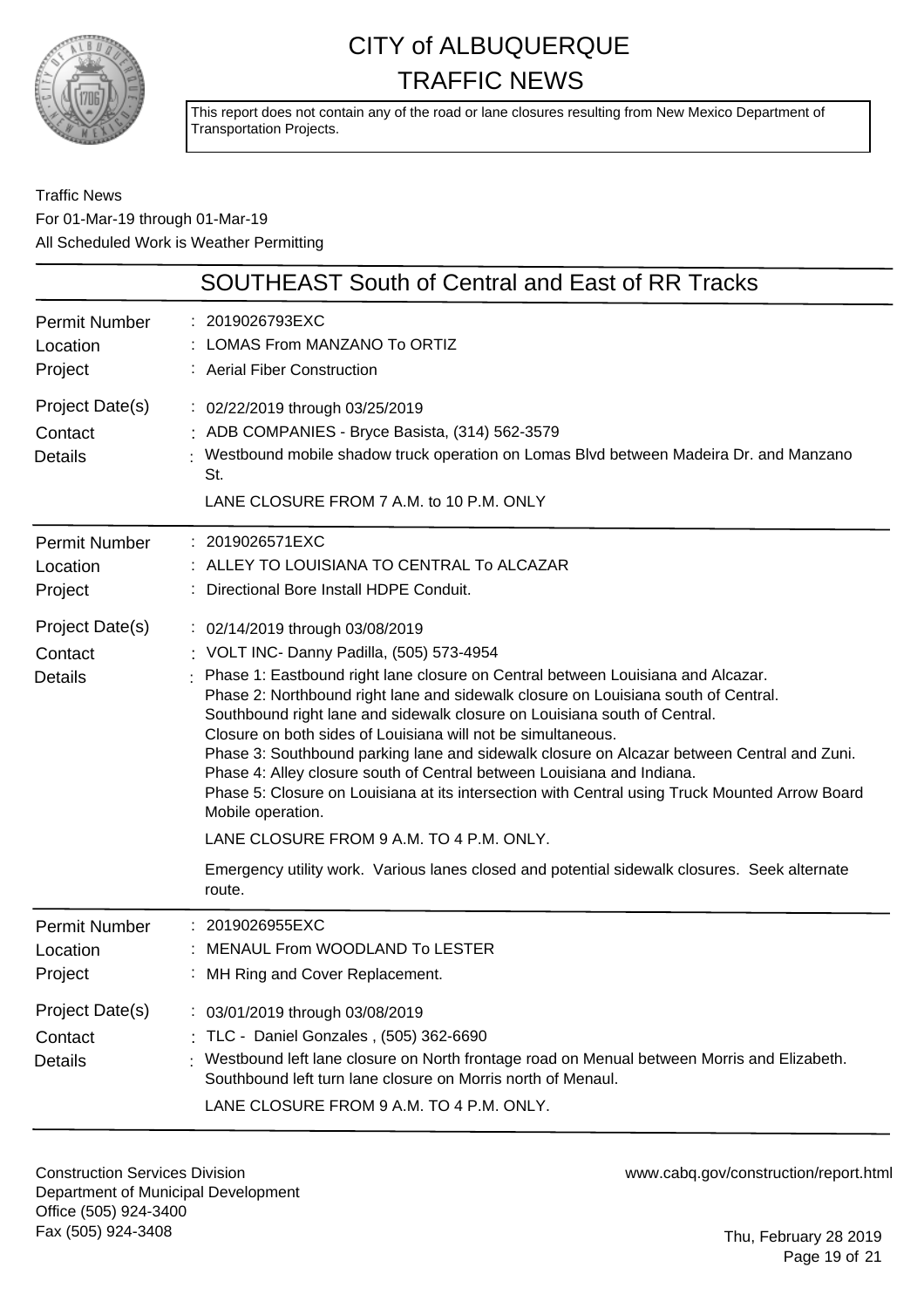

This report does not contain any of the road or lane closures resulting from New Mexico Department of Transportation Projects.

### Traffic News For 01-Mar-19 through 01-Mar-19 All Scheduled Work is Weather Permitting

| <b>SOUTHEAST South of Central and East of RR Tracks</b>                                                                                                                                                                                                                                                                                                                                                                                                                                |
|----------------------------------------------------------------------------------------------------------------------------------------------------------------------------------------------------------------------------------------------------------------------------------------------------------------------------------------------------------------------------------------------------------------------------------------------------------------------------------------|
| : 2019026629EXC<br>TRUMBULL From LOUISIANA To PENNSYLVANIA<br>: Remove and Replace Curb, Sidewalk and Drivepads & Mill & Overlay.                                                                                                                                                                                                                                                                                                                                                      |
| $\frac{1}{2}$ 02/11/2019 through 03/29/2019<br>: CORNERSTONE CUSTOM HOMES (Contractors) - Eloy Nevarez, (505) 385-7531<br>Total street closure on Trumbull between Louisiana and Pennsylvania.<br>All side streets intersecting Trumbull will be closed.<br>CONSTRUCTION PERMITTED BETWEEN 7 A.M. AND 7 P.M. ONLY                                                                                                                                                                      |
| : 2018025948EXC<br>WYOMING From TRUMBULL To GRAND<br>: Landscape Installation for COA Prototype Median Project.                                                                                                                                                                                                                                                                                                                                                                        |
| : 01/07/2019 through 03/15/2019<br>: LEE LANDSCAPES - Lee Scott, (505) 822-8722<br>Northbound and Southbound left lane closures on Wyoming between Grand and Zuni. Traffic in<br>both directions will be maintained in the center and right lanes.<br>LANE CLOSURE FROM 9 A.M. TO 4 P.M. ONLY.<br>From 2/4-2/15 - Southbound left lane and left turn lane closure on Wyoming between Grand and<br>Central.<br>Northbound right lane and sidewalk on Wyoming between Chico and Domingo. |
|                                                                                                                                                                                                                                                                                                                                                                                                                                                                                        |